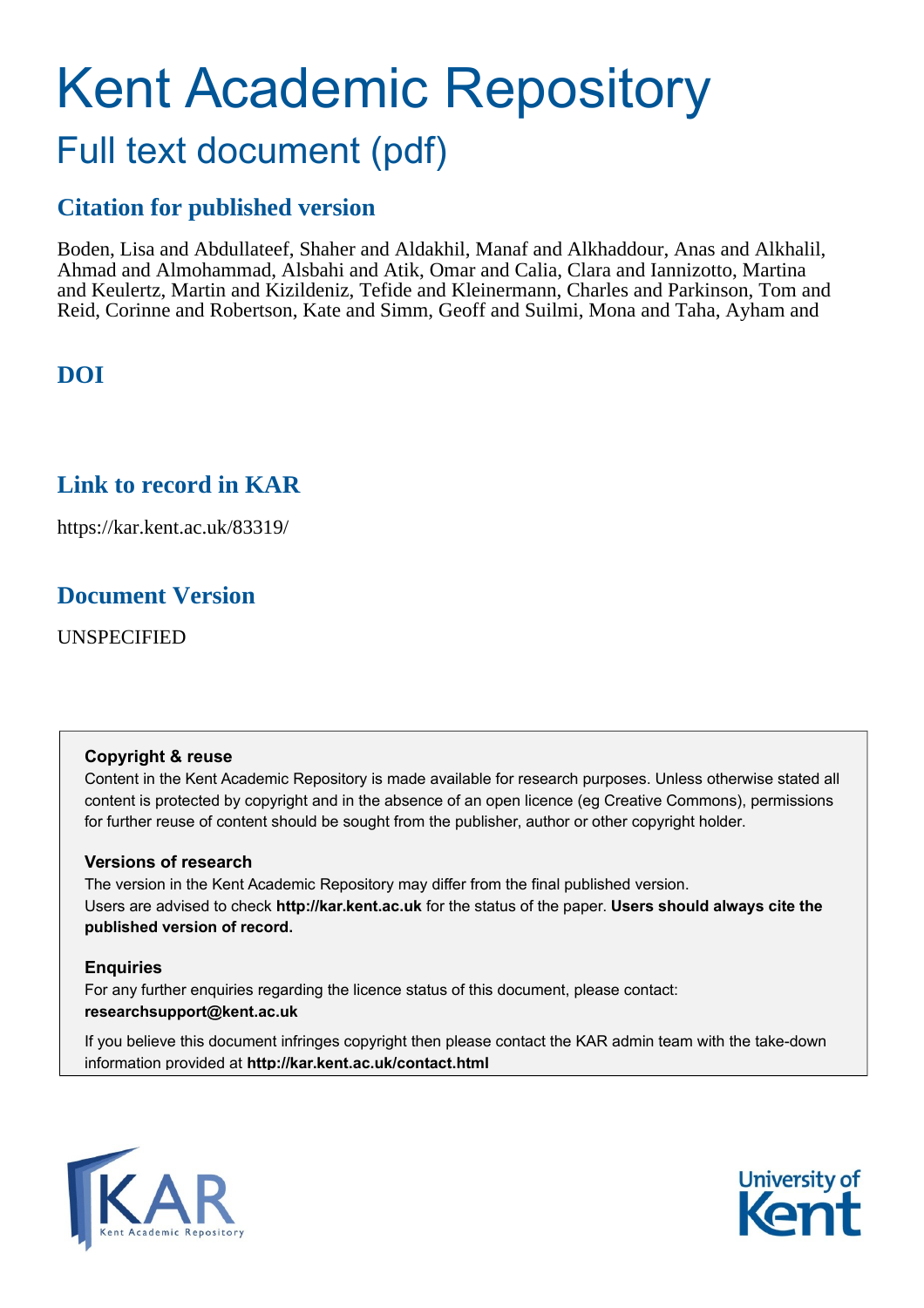

### Full Report

Global Health and Food Security in Fragile and Conflict Affected States (FCAS) Syrian Academics and their Role in the Future of Food Security for Syria

19−20 June 2019 Hosted at the Swedish Research Institute, Istanbul, Turkey





THE UNIVERSITY of EDINBURGH Global Health Academy

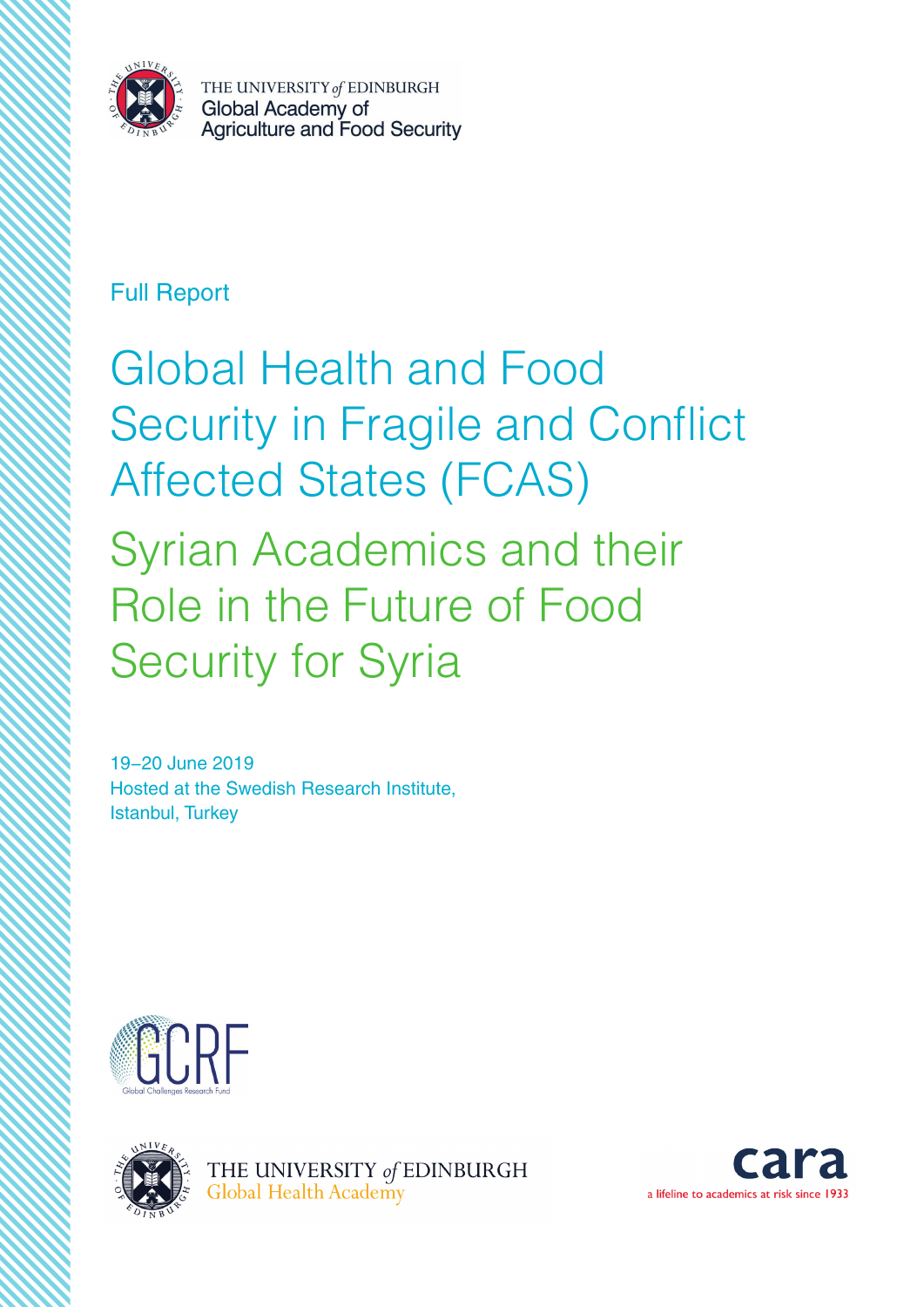### Authors and Contributors

Dr Lisa Boden\* Dr Shaher Abdullateef Dr Manaf Aldakhil Dr Anas Alkaddour Dr Ahmad Alkhalil Ms Safa Almohammad Alsbahi Dr Omar Atik Dr Clara Calia Ms Martina Iannizzotto Dr Martin Keulertz Dr Tefide Kizildeniz Mr Charles Kleinermann Dr Tom Parkinson Professor Corinne Reid Ms Kate Robertson Professor Geoff Simm Dr Mona Suilmi Mr Ayham Taha Ms Ipek Velioglu Melis Mr Adam Yao

\*Corresponding author: Lisa Boden lisa.boden@ed.ac.uk or tweet @Lisa\_A\_Boden

Date of publication: 02 August 2019 Global Academy of Agriculture and Food Security, The Royal (Dick) School of Veterinary Studies and The Roslin Institute University of Edinburgh, Easter Bush, Scotland, UK.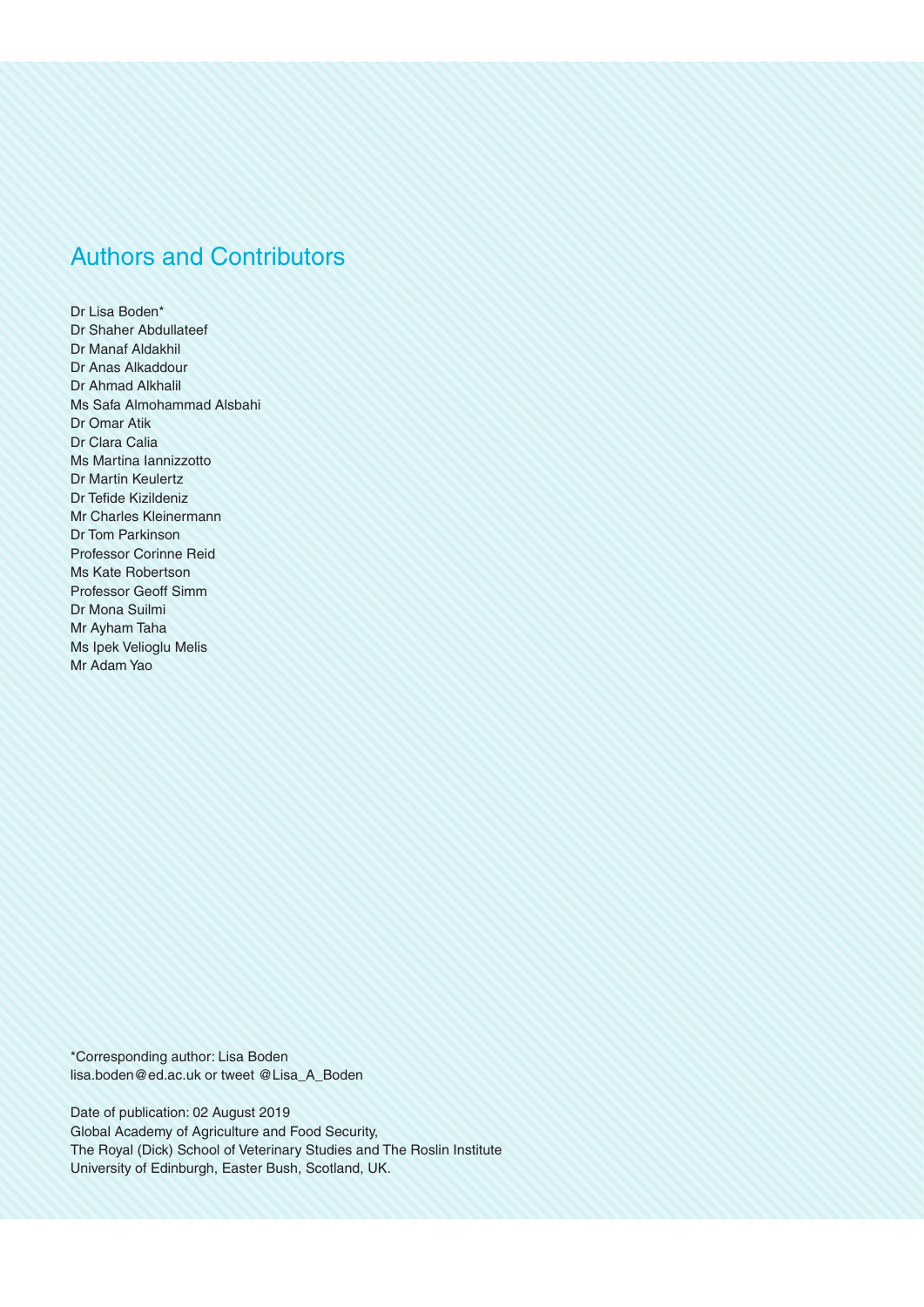# Executive Summary

- The ongoing conflict in Syria has led to distortions in agriculture, food production and availability, distribution and consumption, with attendant effects on food insecurity and malnutrition.
- Uncertainties about and/or absence of governance, weakened institutions, changing donor funding priorities/ involvement and diminished local research capacity constrain traditional opportunities for long-term contingency planning and access to and integration of local expertise that is essential for timely, evidence-based decision-making.
- The extensive loss of human and intellectual capital in Syria, as academics are displaced from high-risk areas, as a matter of safety and security, means that the pipeline of expertise necessary for future societal rebuilding efforts is narrow and fragile and requires attention.
- A Round Table (RT) meeting was held in June 2019 to provide a platform for Syrian academics in exile in Turkey to share their expertise and to initiate a discussion about transition strategies away from short-term emergency aid to long-term food and health security with other researchers, relevant decision-makers, international and local (including Syrian) NGOs and responders to the crisis. This resulted in a number of outcomes:
	- Creation of a nascent network of expertise exploring the question of transition and long-term contingency planning for food and health security in Syria.
	- Strengthened and extended partnerships between researchers, practitioners and decision-makers in the UK, Syria and countries in the region receiving Syrian academics in exile (primarily Turkey).
	- A provisional framework for an expert information ecosystem to incorporate local cultural and technical expertise into future Syrian socio-economic development and reconstruction programmes. This includes the development of repositories to house and curate a catalogue of expertise, data and ongoing research outputs, and funding opportunities.
	- Identification of an important role for knowledge broker organisations at the interface between researchers, decision-makers and practitioners to ensure knowledge mobilisation across different organisational and disciplinary boundaries.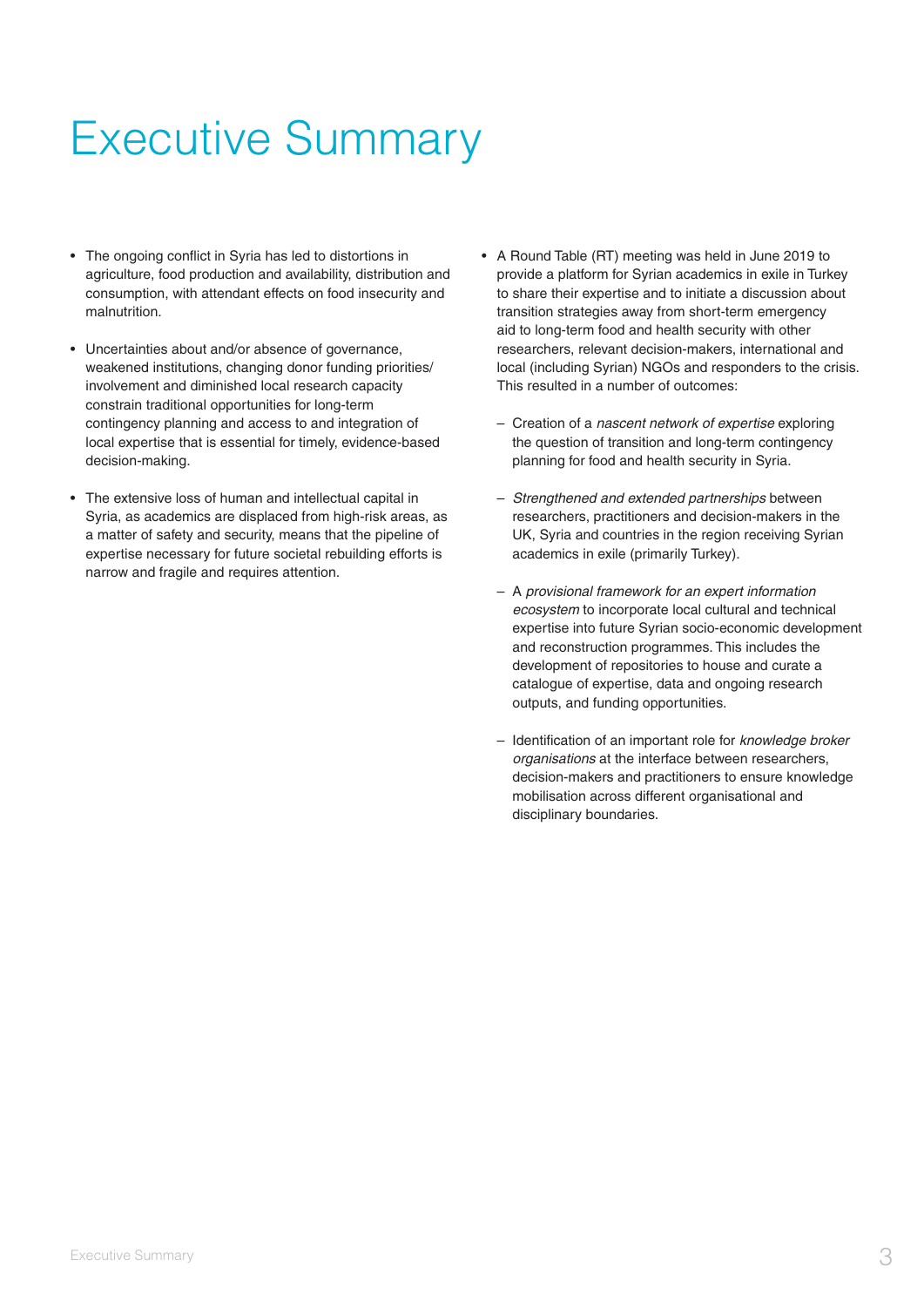# **Contents**

- Authors and Contributors 2
- Executive Summary 3
- 1. Introduction 5
- 2. Agriculture and Food Security in Syria: Situation Report 6
- 3. Local Knowledge and Resources 13
- 4. Prioritising Drivers of Change 16
- 5. Trend Analysis 19
- 6. Priority-Setting: Strategy to Address Skills and Knowledge Gaps 22
- 7. Incorporating Local Knowledge into Decision-Making 24
- 8. Discussion and Next Steps 26
- Appendix 1. Proposed Additonal Members to Join Existing Network of Expertise 29
- Appendix 2. Roundtable Participants 30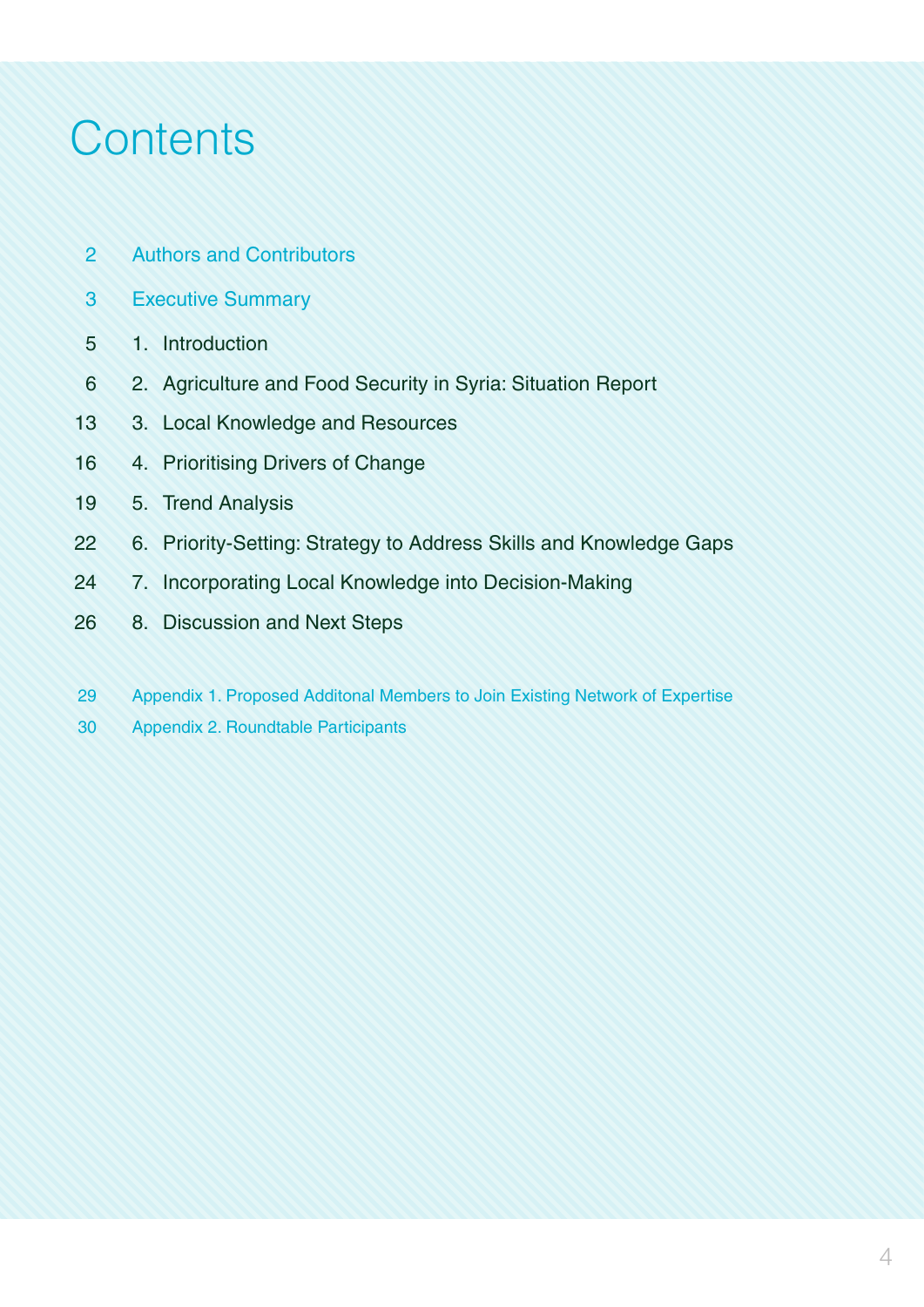# 1. Introduction

Sustainable Development Goal (SDG) attainment is severely compromised not only in fragile and conflict-affected countries (FCAS) like Syria but also in those countries that host their refugee populations. Protracted conflict involving forced internal and external displacement of people leads to severe poverty, destruction of health services and food insecurity due to pressure on land and water resources; fractured supply and value chains for essential crops and products; interrupted distribution routes; and volatile market prices; with the consequent effects of acute malnutrition, increased morbidity and mortality, poor mental health and impaired cognitive development, particularly in children.

Emergency interventions are focused on survival, shortterm needs and recovery efforts (e.g. food, medicines, seed multiplication, irrigation canal rehabilitation, bakeries) at the expense of longer-term strategic approaches which incorporate broader socio-economic or environmental considerations. This may result in unforeseen tensions between short- and long-term food security demands which could undermine resilience of different agricultural sectors.

Syrian academics in exile offer a wealth of local knowledge, connection and expertise, a major part of Syria's intellectual and cultural capital that has been largely neglected by the intelligence gathering and analysis activities informing humanitarian responses to the crisis. In June 2019, the University of Edinburgh (UoE) and the Cara Syria Programme (Cara Syria) held a Round Table (RT) meeting to provide a platform for academics, decision-makers, practitioners and other responders to the crisis, to share their knowledge, culture and expertise in food security and discuss the development of strategies for a successful transition away from humanitarian provision of short-term food supplies and agriculture inputs towards long-term contingency planning and ultimately, reconstruction.

In this report, we provide an overview of the history and current situation of agriculture and food security in Syria (Section 1); a description of existing knowledge, expertise and capacity in agriculture and food production and challenges for longer-term reconstruction (Section 2); drivers of change (Section 3) as prioritised by RT participants in order to consider longer-term trends (Section 4); outcomes in two different scenarios (ongoing war versus fragile peace) in order to prioritise interventions for long-term sustainable food production and consumption (Section 5); models of how best to incorporate local knowledge into decision-making (Section 6); and, conclude with possible next steps as discussed at the RT (Section 7).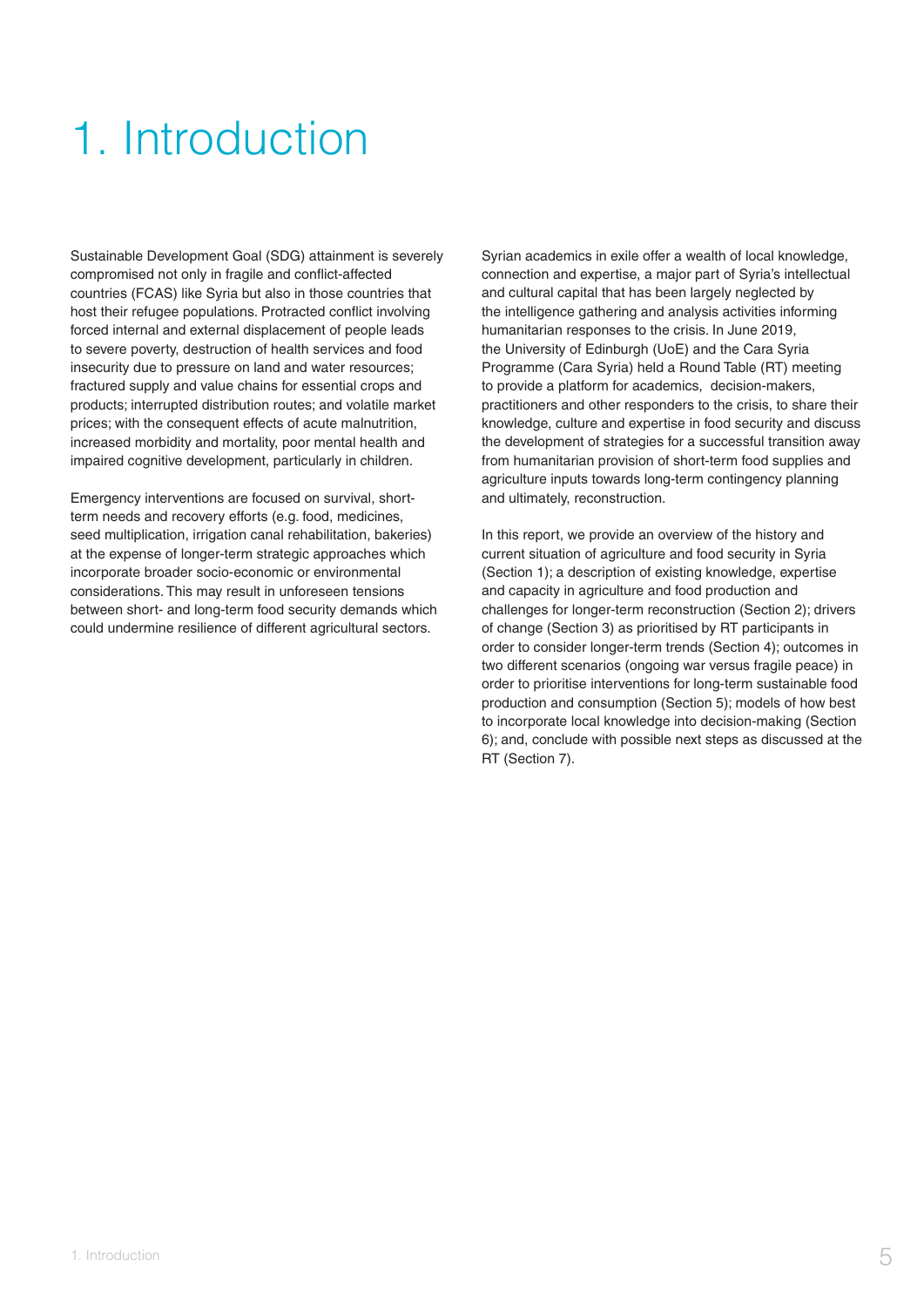## 2. Agriculture and Food Security in Syria: Situation Report

#### **Historical Drivers of Change**

A historical timeline was developed with Syrian academics to encourage RT participants to think about and discuss drivers that had influenced and shaped the evolution of agriculture and food production in Syria since the 1960s. This timeline (seen in Figures 1a and 1b) takes into consideration important factors that have had a direct impact on the evolution of agricultural production, as well as exogenous factors that may have had an indirect impact.

#### **Key Developments in the History of Agricultural Production in Syria**

Agriculture has always been an important economic, social and cultural activity in Syria.

"Syrians are producers. Syrians are consumers. They are cooks. (The) Syrian kitchen is very famous ...."

The country was once considered the breadbasket of the Middle East and one of the largest exporters of livestock, as well as crop, vegetable and horticultural products, such as pistachios, olives, figs, oranges and lemons. Syria is now in a state of acute food insecurity and reliant on imports of food and agricultural inputs for survival. Rebuilding this critical sector will be one of the most important elements of a transition strategy towards reconstruction and peace.

The ongoing conflict is undoubtedly the primary driver of the destruction of agriculture in Syria. However, in the context of historical political, economic and environmental changes (including extreme weather events) in Syria over the last 50 years, together with the significant shift of agricultural production from a public to a private good, it is also clear that the sector was poised to falter, even before the conflict began. The following figures (1a and 1b) are a simplified summary of the interplay between political, economic, societal, technological and environmental drivers over time that shaped the evolution of agriculture in Syria to the present day. It is not intended to be a comprehensive historical analysis of events but is included to enable reflection on the lessons learned from the complexity of a changing system over time.

#### **Pre-Conflict**

In the 1970s, both the agricultural and water sectors were managed by central government. Crops (such as wheat and barley) were at the centre of strategic agricultural planning, which followed a Soviet-style model of "buy-high, sell-low".1 Costs of agricultural inputs such as fuel, seeds and fertiliser were subsidised. Planners would calculate the total amount of crop required to meet the nation's food security needs, and the necessary volume to export for cash.<sup>2</sup> This was managed through centralised agricultural planning and policy development offices/centres. Farmers would be instructed on the quantity of specific crops to plant and the government would guarantee prices for strategic crops such as wheat, cotton, sugar-beet, tobacco and maize. A compulsory pricing scheme for consumers was also in place for certain basic foods, such as bread and milk.

2 FAO (2003) Fertiliser use by crop in the Syrian Arab Republic. Available at http://www.fao.org/3/Y4732E/y4732e06.htm.

<sup>1</sup> "Buy-high, sell low" refers to producing more. This helped the government to strategically store basic crops/seeds for at least for five years. Global Communities, Partners for Good (2018) Resilience through Humanitarian Assistance: Agriculture in the Syria Conflict. Edited by David Humphries. Available at www.globalcommunities.org p9.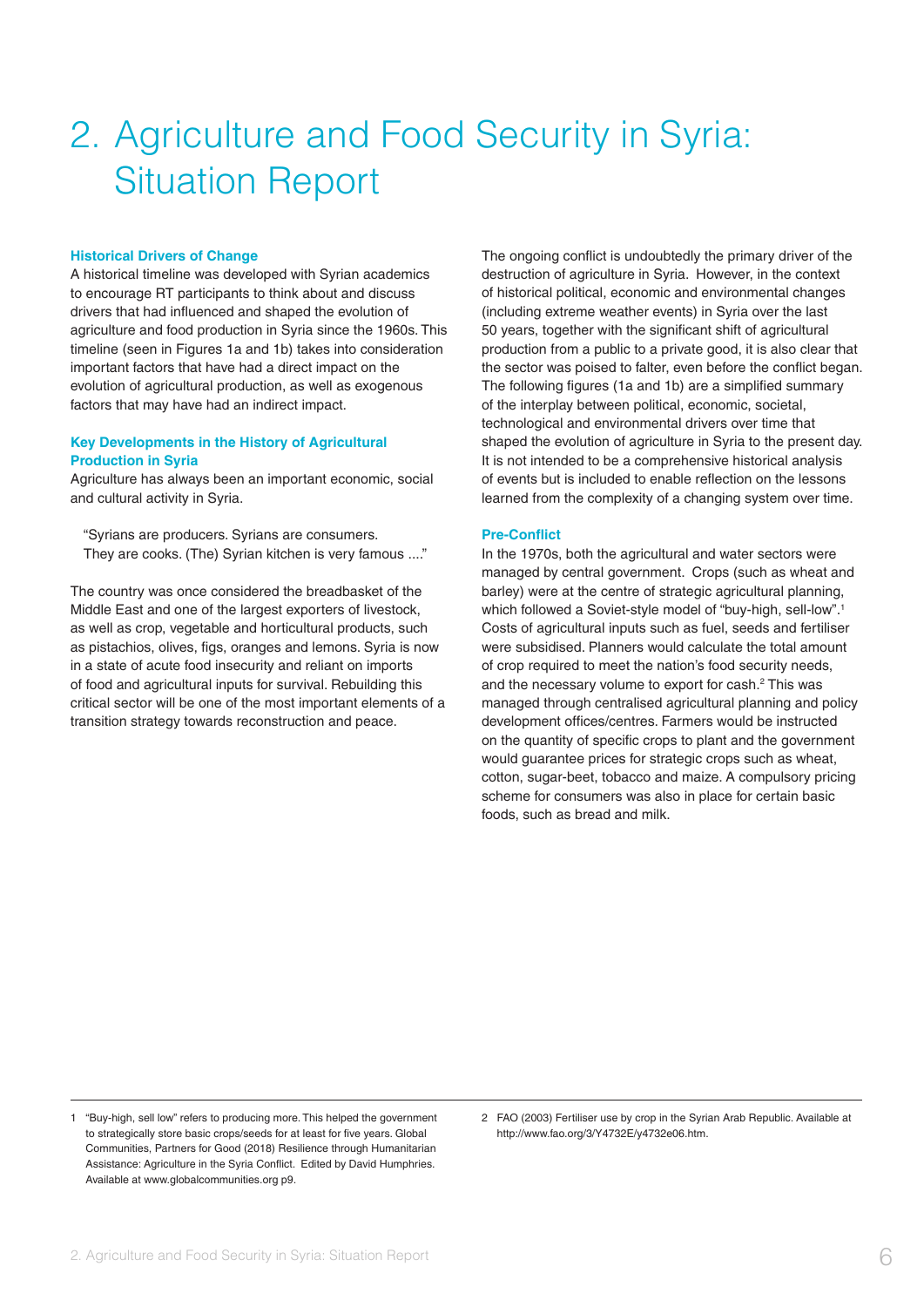#### **Figure 1a.** Drivers of change: food and agricultural production in Syria since 1960

| <b>Drivers of Change</b> | <b>1960s</b>                                                                                           | <b>1970s</b>                                                                                                                                | <b>1980s</b>                                                                                                |  |  |
|--------------------------|--------------------------------------------------------------------------------------------------------|---------------------------------------------------------------------------------------------------------------------------------------------|-------------------------------------------------------------------------------------------------------------|--|--|
| <b>Political</b>         | Agrarian reform: creation of<br>stage farms                                                            | Redistribution of land to peasant<br>farmers apart from Jazira - where                                                                      | State marketing into new fields -<br>fruit and vegetables                                                   |  |  |
|                          | Government management<br>of ag resources                                                               | live semi-nomadic tribes who<br>support the Party                                                                                           | Ministries falling short of<br>unrealistic targets                                                          |  |  |
|                          | Land Reform in 1958 63, 66: peasants organised into<br>service cooperatives                            | Fragmentation of implementation<br>of plans                                                                                                 |                                                                                                             |  |  |
|                          |                                                                                                        |                                                                                                                                             |                                                                                                             |  |  |
| <b>Law and Policy</b>    | Legally binding state<br>investment plans                                                              |                                                                                                                                             | Key targets for crop, levels<br>of inputs, credit                                                           |  |  |
|                          | Contracts between owners and<br>tenants had to be in writing and<br>automatically renewed (Law 134)    |                                                                                                                                             |                                                                                                             |  |  |
|                          |                                                                                                        | Syrian trade policy prior to 1990 characterised by government intervention                                                                  |                                                                                                             |  |  |
| <b>Economic</b>          | New forms of credit                                                                                    | State investment in reclaimed and<br>irrigated lands                                                                                        | State investment in hydraulic<br>projects                                                                   |  |  |
|                          | Reduction of farmer debts                                                                              | State control over raw materials                                                                                                            | Production cooperatives on<br>newly irrigated land                                                          |  |  |
|                          |                                                                                                        | State crop rotation plan                                                                                                                    | Inflation                                                                                                   |  |  |
|                          |                                                                                                        | Increase in Arab oil-wealth<br>opportunities for costly projects                                                                            | Investments: state contributes<br>capital 25% (cultivated land)                                             |  |  |
|                          |                                                                                                        |                                                                                                                                             | against 75% private investment                                                                              |  |  |
| <b>Society</b>           | Peasants who work the land<br>(even if not providing inputs) get<br>increased % of harvests results in | State farms losing money and<br>decline in farmers employees go<br>to building sector                                                       | More land given to farmers to<br>stem exodus of farm workers                                                |  |  |
|                          | significant increase in income                                                                         |                                                                                                                                             | Peasants evade state crop-<br>rotation plan                                                                 |  |  |
|                          |                                                                                                        |                                                                                                                                             | Increase in industrial, agricultural<br>and tourism products                                                |  |  |
|                          |                                                                                                        |                                                                                                                                             |                                                                                                             |  |  |
| <b>Science</b>           |                                                                                                        | Dam building – creates capacity in engineering                                                                                              |                                                                                                             |  |  |
| and Technology           |                                                                                                        | 15 pilot project farms created for displaced within irrigation framework<br>to create agro industrial sector and abundant electrical supply |                                                                                                             |  |  |
|                          |                                                                                                        |                                                                                                                                             | State farms associated<br>with low productivity and high<br>production costs                                |  |  |
|                          |                                                                                                        |                                                                                                                                             |                                                                                                             |  |  |
| <b>Environment</b>       |                                                                                                        | Creation of Lake Assad 1973<br>submerged villages in fertile lands<br>and resulted in relocation                                            | Fields irrigated but not drained<br>become salified and unsuitable for<br>agriculture in pilot project area |  |  |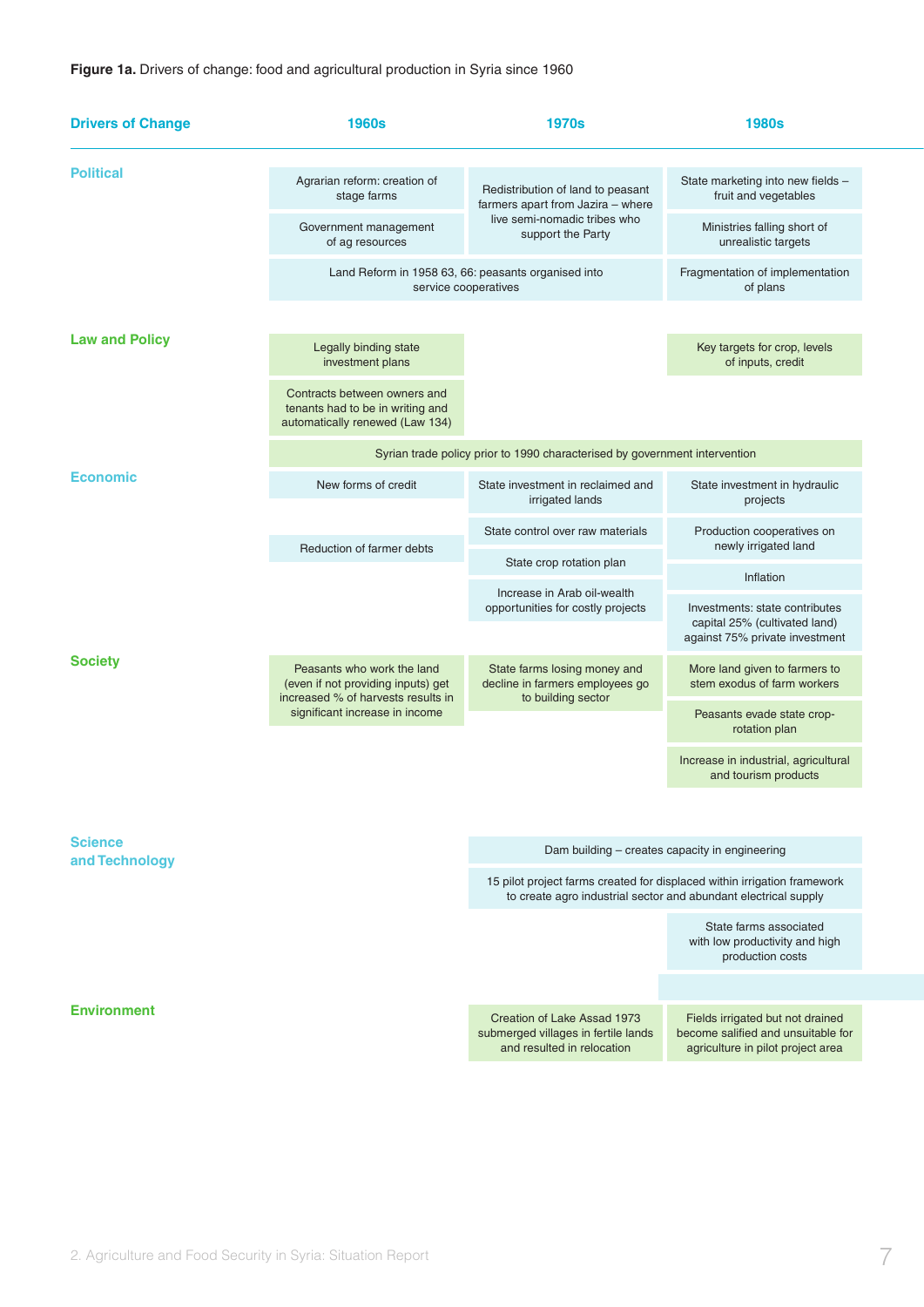| 1990s |                                                                                                | <b>2000s</b>                                                                           |                                                                                                     | <b>2010s</b>                                                                          |                                                                                                                                                                         |                                                                                                              |  |
|-------|------------------------------------------------------------------------------------------------|----------------------------------------------------------------------------------------|-----------------------------------------------------------------------------------------------------|---------------------------------------------------------------------------------------|-------------------------------------------------------------------------------------------------------------------------------------------------------------------------|--------------------------------------------------------------------------------------------------------------|--|
|       | Planning for supply to meet local demand and<br>surplus for exports to generate foreign income |                                                                                        | Privatisation of state farms in 2000-2005<br>Decision 83 - political decision not law               |                                                                                       | All retiring civil servants given land on<br>retirement or resignation                                                                                                  |                                                                                                              |  |
|       | Law 10 of 1991 - land ownership size<br>dependent on project needs and tax exemption           |                                                                                        | Agricultural support services: for extension services, vet care,<br>pesticides, animal improvements |                                                                                       |                                                                                                                                                                         |                                                                                                              |  |
|       | Move from setting quantitative targets to<br>indicative planning through pricing               |                                                                                        | Agreement on share of Euphrates and Tigris<br>river for water supply                                |                                                                                       |                                                                                                                                                                         |                                                                                                              |  |
|       | Compulsory pricing policy for certain crops<br>when selling to state run establishments.       |                                                                                        | Bottom-up approach to ag strategy but based<br>on national targets                                  |                                                                                       | Establishment and support of organic<br>farming (IFOAM), Law /12/2012                                                                                                   |                                                                                                              |  |
|       | Prices frozen since 1996<br>Liberalised trade in agricultural products;                        |                                                                                        | Private sector allowed to market and process<br>other crops (apart from state owned crops like      |                                                                                       | Establishment of the general<br>commission for scientific agricultural                                                                                                  |                                                                                                              |  |
|       | procurement of inputs not available locally                                                    |                                                                                        | cotton, sugar beet and tobacco)<br>Exports of agricultural products                                 |                                                                                       | research (GCSAR)<br>Prices of barley, chickpeas, lentils                                                                                                                |                                                                                                              |  |
|       |                                                                                                |                                                                                        | (apart from wheat and those owned by state)<br>now permitted                                        |                                                                                       |                                                                                                                                                                         | and sugar beet raised in 2005                                                                                |  |
|       | Proposal to fix prices of machine services<br>and transport                                    |                                                                                        |                                                                                                     | Tax exemptions for some parts of ag sector all<br>exported products exempted in 2001  |                                                                                                                                                                         | Cereal prices increase across world -<br>hunger riots in Egypt in 2008                                       |  |
|       | State lands turned over to investors                                                           |                                                                                        |                                                                                                     | Creation of Syrian Investment Agency<br>to encourage investment in all sectors,       | Economic liberalisation: distribution<br>of land in state farms and renting                                                                                             |                                                                                                              |  |
|       | Low salaries                                                                                   |                                                                                        |                                                                                                     | including agriculture                                                                 |                                                                                                                                                                         | out of undistributed land confiscated<br>during land reforms                                                 |  |
|       | Taxes applied to livestock and exported<br>products (exempt: olives, olive oil, cotton)        |                                                                                        | EU targeted as most important trade<br>partner for Syria                                            |                                                                                       |                                                                                                                                                                         |                                                                                                              |  |
|       |                                                                                                |                                                                                        |                                                                                                     | Confusion and petitions over land                                                     |                                                                                                                                                                         | Lack of recognition of rights<br>of heirs drives lobbying for                                                |  |
|       | Liberals empowered                                                                             |                                                                                        | More flexibility given to farmers<br>re crop choice                                                 |                                                                                       | ownership rights due to Decision<br>83: redistribution of land to<br>inheritance law to take into<br>former owners, farm workers and<br>account when ownership of state |                                                                                                              |  |
|       | Insufficient housing and transport<br>to accommodate workers                                   |                                                                                        | Free extension services and                                                                         | employees of General Admin of<br><b>Euphrates Basin</b>                               |                                                                                                                                                                         | farms transferred                                                                                            |  |
|       | Decrease in available technical<br>competency in agriculture                                   |                                                                                        | training/capacity building centres.<br>Training programmes on<br>priority areas                     | International food aid due to<br>drought: emergency cereal                            |                                                                                                                                                                         | Beneficiaries of reform are not<br>rural constituents but individual<br>tied to traditional power structures |  |
|       |                                                                                                | Directorate of rural women<br>created                                                  |                                                                                                     | reserves exhausted<br>Mass migration to urban centres                                 |                                                                                                                                                                         | High unemployment rates<br>and poverty                                                                       |  |
|       |                                                                                                |                                                                                        | Increase in drinking water                                                                          | for work<br>Peasant revolt in Disbi Afnan                                             |                                                                                                                                                                         | <b>SHOCK: Arab spring in 2011</b><br>leads to protests and arrests                                           |  |
|       | Data driven sowing calendar                                                                    | consumption                                                                            |                                                                                                     | in 2002                                                                               |                                                                                                                                                                         | over Assad                                                                                                   |  |
|       |                                                                                                | Increase in irrigated areas due to land reclamation and well drilling                  |                                                                                                     | Increase in drinking water<br>consumption                                             |                                                                                                                                                                         |                                                                                                              |  |
|       | Agriculture rotations and<br>crop structures based on land and<br>water availability           | Network of veterinary clinics -<br>private sector provides local<br>and intl medicines |                                                                                                     | Increase in extension services<br>and disease control programmes                      |                                                                                                                                                                         |                                                                                                              |  |
|       | Declining numbers of agricultural workforce                                                    |                                                                                        |                                                                                                     |                                                                                       |                                                                                                                                                                         |                                                                                                              |  |
|       | Increase in dairy cattle numbers,<br>necessitating fodder                                      | Self-sufficiency in goats, sheep,<br>poultry and eggs                                  |                                                                                                     |                                                                                       |                                                                                                                                                                         | increase in water poverty                                                                                    |  |
|       |                                                                                                |                                                                                        | Increase in land-holder numbers,<br>decrease in holding size                                        |                                                                                       |                                                                                                                                                                         |                                                                                                              |  |
|       | High population growth, fixed land resources, reliance on rainfall                             |                                                                                        |                                                                                                     | <b>SHOCK: Drought at the end</b><br>of 2000s for three consecutive<br>years 2006-2011 |                                                                                                                                                                         |                                                                                                              |  |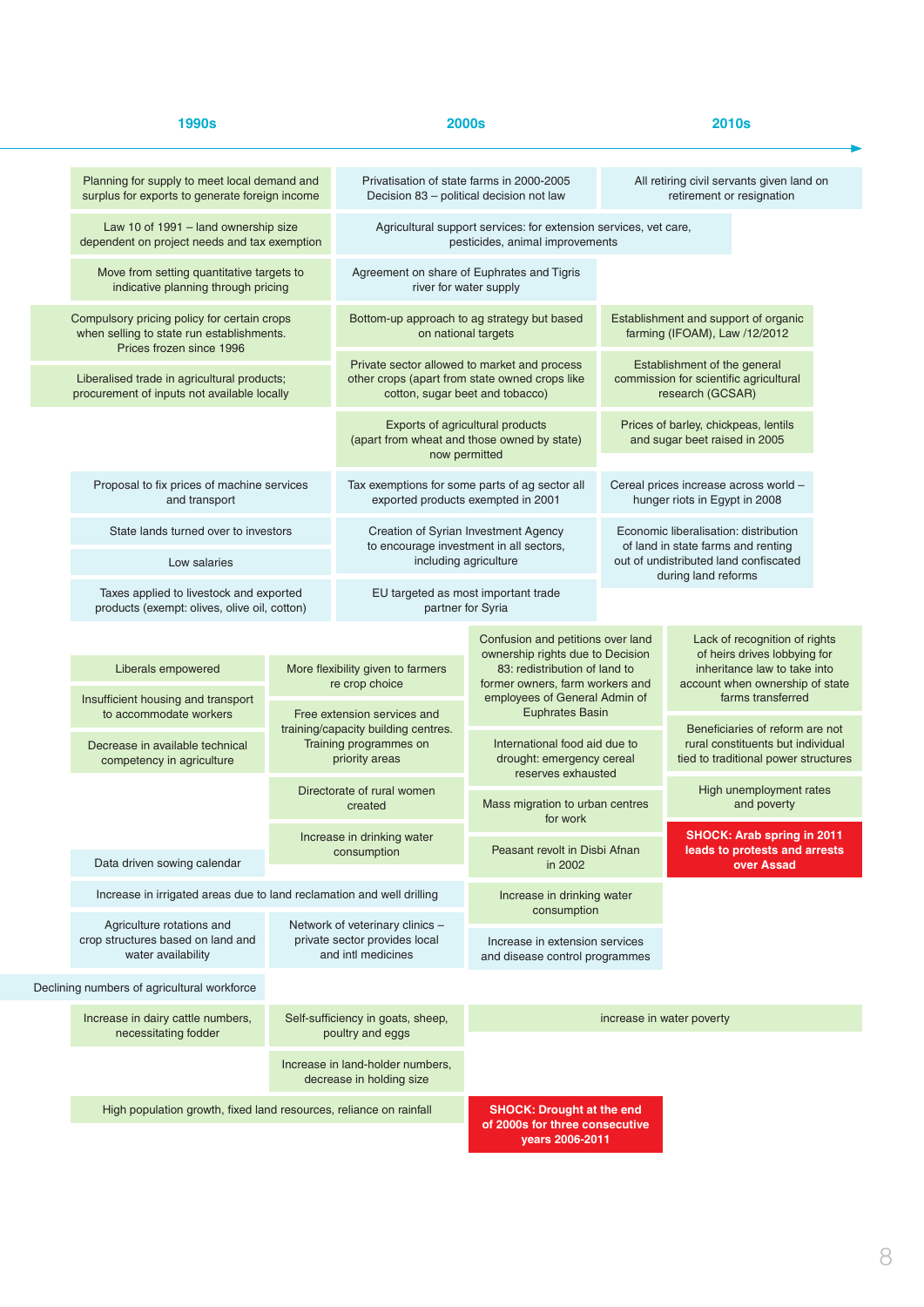| <b>Drivers of Change</b>         | 2011                                                                          |                                                                                                                |  |                                                                                                                  |  |
|----------------------------------|-------------------------------------------------------------------------------|----------------------------------------------------------------------------------------------------------------|--|------------------------------------------------------------------------------------------------------------------|--|
| <b>Political</b>                 |                                                                               | Lack of governmental services for extension services, vet care,<br>pesticides, training and knowledge transfer |  |                                                                                                                  |  |
|                                  | Lack of governmental<br>management of agricultural<br>resources               | <b>Political instability</b>                                                                                   |  | Lack of agricultural governance,<br>lack of coordination between the donors<br>and local NGOs                    |  |
|                                  |                                                                               |                                                                                                                |  |                                                                                                                  |  |
| <b>Law and Policy</b>            | Lack of national intervention<br>Lack of olive marketing policies<br>policies |                                                                                                                |  | Lack of local biodiversity<br>protection                                                                         |  |
|                                  |                                                                               |                                                                                                                |  |                                                                                                                  |  |
| <b>Economic</b>                  | Lack of credits, cash or inputs<br>support for farmers                        | Absence of some strategic crops,<br>cotton and maize                                                           |  | Farmer behavioural change in<br>production practices, including fewer and<br>lower quality inputs and techniques |  |
|                                  |                                                                               | Reduction of strategical crops -<br>wheat, fodder crops                                                        |  | Low quality/non-controlled quality inputs, fertilisers,<br>pesticides, medicines and vaccines                    |  |
|                                  |                                                                               |                                                                                                                |  |                                                                                                                  |  |
| <b>Society</b>                   | Low income -<br>uneconomic farming                                            | Migration, especially academics,<br>agr. engineers and farmers                                                 |  | Internal displacement led to fields<br>left uncultivated                                                         |  |
|                                  |                                                                               | Lack of cultivatable fields, especially for<br>internally displaced families                                   |  | Food production knowledge exchange<br>displaced-host communities                                                 |  |
|                                  |                                                                               |                                                                                                                |  |                                                                                                                  |  |
| <b>Science</b><br>and Technology | Destroying of national agricultural<br>research centers                       | Stop of national irrigation<br>projects                                                                        |  | Lack and old machinery and<br>spare parts                                                                        |  |
|                                  |                                                                               | Low quality in HE - Lack of highly<br>skilled agriculture engineers                                            |  | Lack of research                                                                                                 |  |
|                                  |                                                                               |                                                                                                                |  |                                                                                                                  |  |
| <b>Environment</b>               | Environmental pollination, local<br>fuel production, war activities           | Loss of local varieties and imports<br>of non-certified plant materials                                        |  | <b>Drought/floods</b>                                                                                            |  |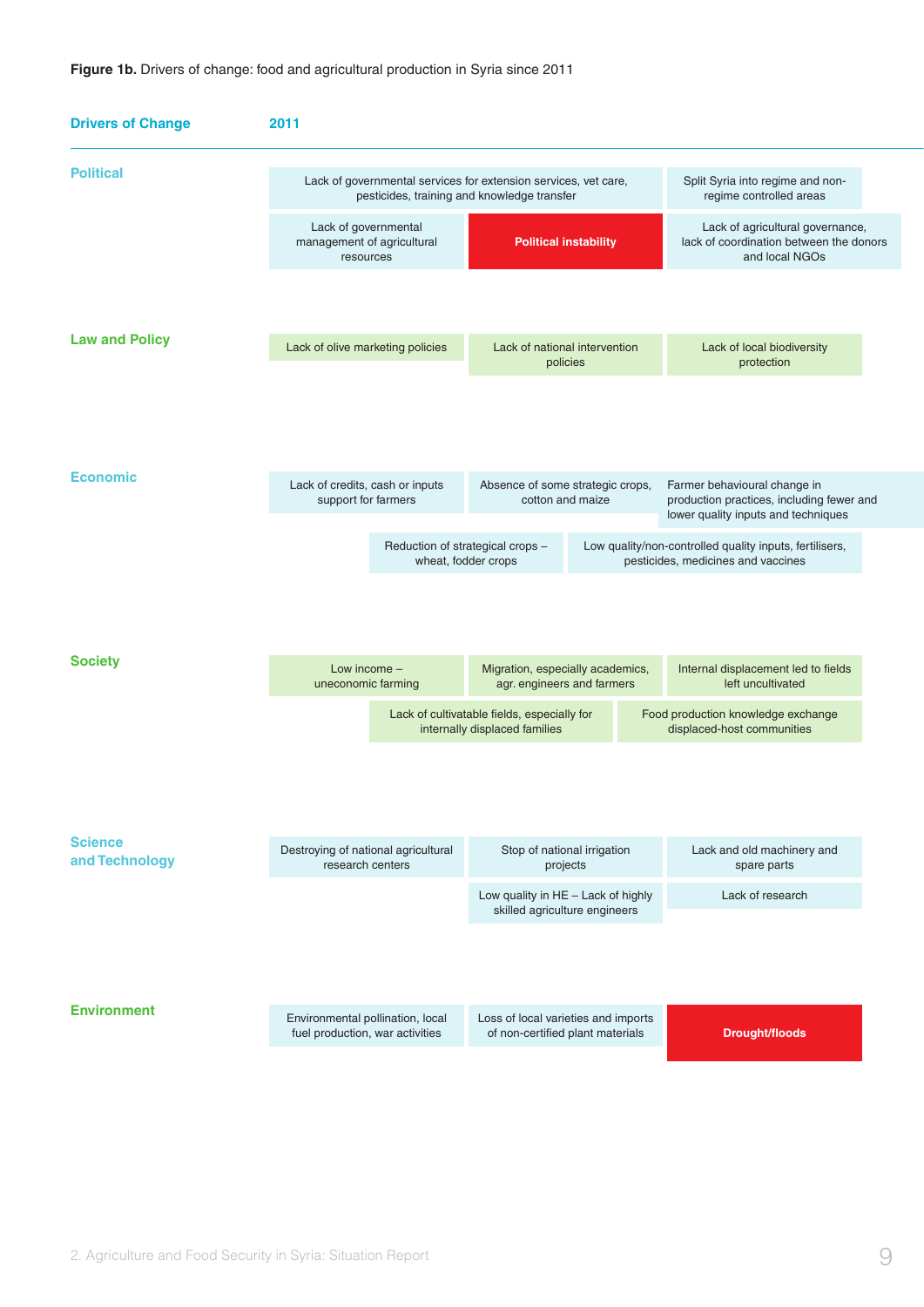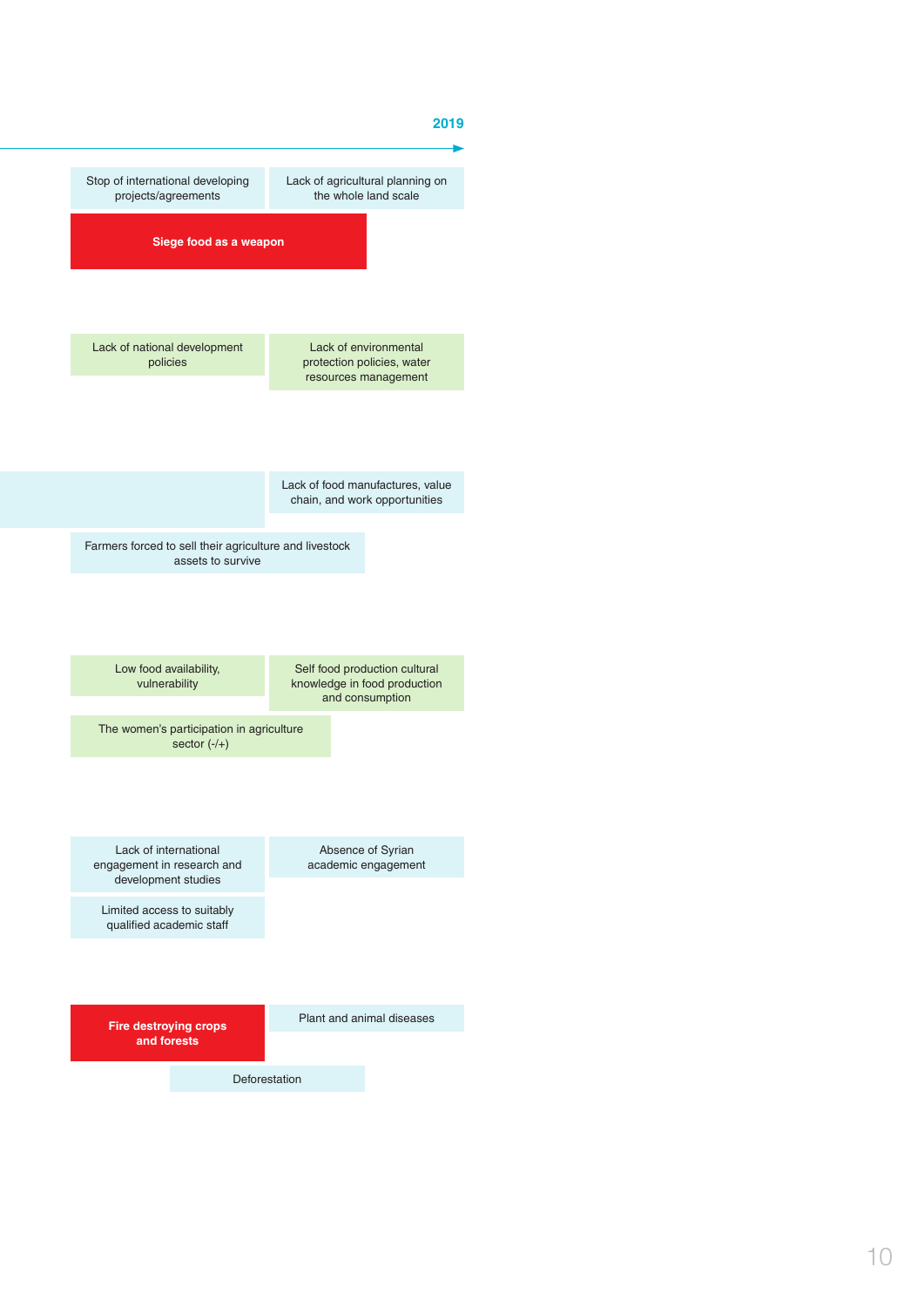#### Pre-conflict contd.

Land reform policies in the 1970s facilitated the creation of state farms and redistribution of land to peasant farmers and rural people. This, in combination with policies to improve credit and reduce farmer debt, resulted in consolidation of a rural power base for the ruling Ba'ath party. However, this ultimately had a detrimental impact for pasture land, due to overstocking, overgrazing in some areas, and soil depletion in others due to frequent ploughing for crop production. The planting of water-hungry crops, such as cotton, contributed to the depletion of already scarce water resources. State water-management control resulted in significant government investment in expensive hydraulic projects, engineering infrastructure and dam building in order to coordinate water management for irrigation; while private well-drilling was penalised.

Although the industrial sector was thriving, the agricultural sector began to experience a decline in the 1980s. State farms were increasingly expensive to run, due to high production costs and low productivity. The numbers of farmers decreased as they moved into more profitable industrial and engineering sectors where employment opportunities were better. The agricultural sector opened up to private investors in the early 2000s, with an investment in agricultural support services for veterinary care, pesticide use and other extension services for specialised training in priority areas. The private sector was allowed to market, process and export crops, other than strategic state crops such as wheat, barley, cotton, sugar beet, tobacco, chickpeas and lentils.

While there were some incentives to retain farming expertise, agricultural production continued to decline as the government began to prioritise high-tech and commercial enterprises, resulting in increasing migration of people from rural areas to cities. The introduction of Decision 83<sup>3</sup> exacerbated this problem, as it resulted in confusion over land ownership and inheritance rights. The beneficiaries of this decision appear to be tied to the establishment, rather than rural constituents. Subsequent withdrawal of pro-farmer policies, such as subsidies for fuel to enable irrigation (2008) and subsidies for fertiliser (2009) by the government also coincided with a four-year drought.<sup>4</sup> As a result, crop yields fell dramatically and farmers were forced to sell crops and livestock to survive.

#### **Years of Protracted Conflict**

In 2011, more than a million people were living in Syria's cities in conditions of poverty and unrest, a situation made worse by the long-lasting drought and its detrimental impact on water supplies and agricultural production. Meanwhile the Arab Spring galvanised protests in Tunisia, Egypt and elsewhere. When the protests spread to Syria, this catalysed the outbreak of the ongoing conflict. The conflict in Syria has had a devastating impact on Syria's agricultural capacity, resulting in \$16 billion in total losses between 2011 and 2106, including more than \$3 billion losses in infrastructure, such as irrigation canals, wells and veterinary support.<sup>5</sup> Food prices are estimated to have increased by 800% since 2010. As a result, in Syria today, it is estimated that 6.5 million people are currently food insecure and a further 4 million are at risk of becoming acutely food insecure.<sup>6</sup> Despite the sustained conflict, agriculture is still considered an important part of Syria's economy (26% GDP)<sup>7</sup> and critical for self-sufficiency for more than 75% of households who grow their own food for consumption.

In rural areas, farming is continuing and markets are still functioning in part, although access to road and transportation routes is not always secure. Public assets for manufacturing no longer have government oversight and there has been a significant breakdown in water infrastructure. Lack of fuel and electricity means that it is not possible to use existing irrigation canals and, in the absence of government controls, farmers routinely drill underground wells, causing further damage to aquifers and depleting already scarce water resources. The de-regulation of the sector has enabled the private sector to invest in agro-pharmacies, but there are still challenges with respect to maintaining quality assurance of agricultural inputs. For example, shortages of pesticides and fertilisers have incentivised imports of higher priced, but lower quality and lower safety alternatives. The livestock sector has ostensibly suffered less than the crop sector, due to the presence of veterinary services that are still in place in governmentcontrolled regions to keep livestock assets resilient.

- 3 Under Decision 83: "Land was parcelled out in shares of 3 ha. for irrigated land and 8 ha, for non-irrigated land. It formally allocated 'right of use' and not property. It called for land to be distributed to, in order of priority, the former owners, the farm workers, and employees of the General Administration of the Euphrates Basin (GADEB).It triggered tension and competition between these three categories." Hinnebusch R, El Hindi A, Khaddam M, Ababsa M (2011) Agriculture and Reform in Syria. University of St Andrews Centre for Syrian Studies. Published by the University of St Andrews Centre for Syrian Studies School of International Relations. Fife, Scotland, UK p94.
- 4 Global Communities, Partners for Good (2018) Resilience through Humanitarian Assistance: Agriculture in the Syria Conflict. Edited by David Humphries. Available at www.globalcommunities.org p9.
- 5 Ibid.
- 6 Food Security Cluster (2017) Food security situation in Syria: Expanded version of the Food Security Sector Humanitarian Needs Overview 2018. Whole of Syria Food Security Sector.
- 7 FAO (2017) Counting the cost: Agriculture in Syria after 6 years of crisis. Available at: http://www.fao.org/3/b-i7081e.pdf.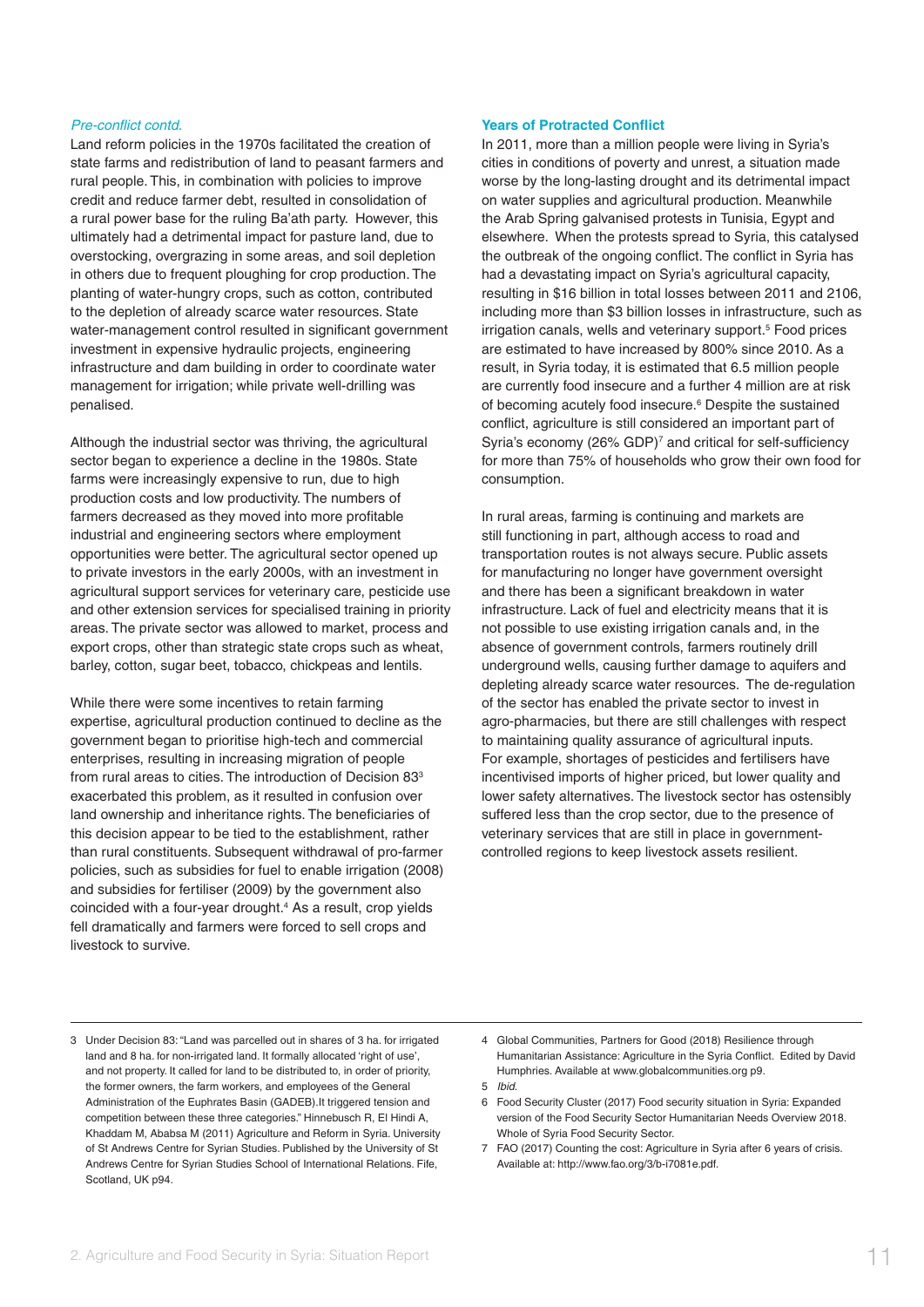However, in opposition areas, there is still a significant decline in poultry numbers and grazing areas; there are restricted movements of livestock breeders, and no subsidies for fodder, or vaccines, which are also of low quality. Syria is reliant on imports of food and agricultural inputs (e.g. fertilisers, seeds, medicines) for the survival of its people.

"We as humanitarian actors … have limitations due to several factors. First the donors' preferences, and second, the situation on the ground…. We don't speak to the donors without having an assessment of the situation on the ground and without contacting the beneficiaries directly (to) get (understand) their priorities."

In the future, rebuilding this critical sector will be one of the most important elements of a transition strategy towards reconstruction and peace. Current interventions occur at the expense of longer-term strategic approaches that incorporate broader socio-economic or environmental considerations. 8 This may result in unforeseen tensions between short- and long-term food security demands that could undermine longer-term resilience and generate unintended consequences. These tensions are likely exacerbated by difficulties in on-the-ground coordination and diminished regional and international collaborative research ties between funder, researchers, universities, producer organisations, local and international NGOs and the private sector.<sup>9</sup>

Migration, resulting in the internal and external displacement of people, means that much of the country's practitioner, scientific and technological expertise may reside outside Syria and remain inaccessible to decision-makers. As a result, relevant context-specific intelligence and expertise may be neglected from social and development programmes.10 For example, interventions may not be compatible with local practices or growing conditions; agricultural inputs (such as new cultivars) may be supplied in advance of suitability testing and without knowledge of any long-term unintended consequences on local species.

- 8 Longley, C, Christoplos, Land Slaymaker, T, (2006) Agricultural rehabilitation: Mapping the linkages between humanitarian relief, social protection and development. Humanitarian Policy Group Research Report 22, Overseas Development Institute, London, cited by Giordano, T (2011) Agriculture and economic recovery in post-conflict countries: Lessons we never learnt. Development Bank of South Africa. Development Planning Division Working Paper Series No. 22.
- 9 Giordano, T (2011) Agriculture and economic recovery in post-conflict countries: Lessons we never learnt. Development Bank of South Africa. Development Planning Division Working Paper Series No. 22.
- 10 It is worth noting that in the Turkey hub, most NGOs have at least two to three agronomists and veterinarians who are involved in planning and implementation of humanitarian programmes. These are coordinated through the clusters and sub-cluster working groups to avoid duplication of efforts. These experts have started to support the ministry of agriculture/SIG in developing studies and projects.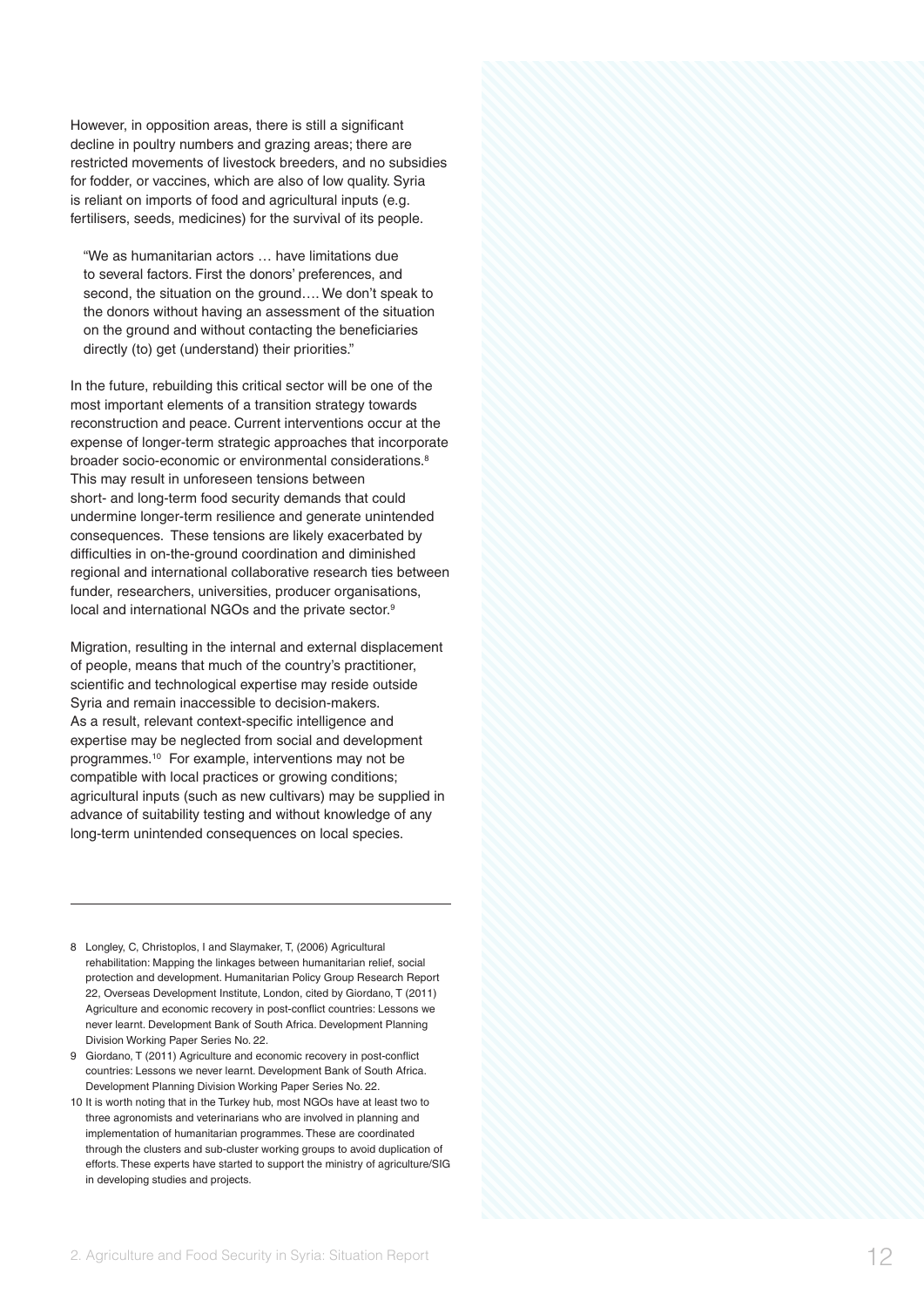### 3. Local Knowledge and Resources

"Agriculture is culture" but all cultures have boundaries Syria is notable for its different types of boundary, which drives significant heterogeneity within the country. These include: agro-ecological boundaries; geopolitical boundaries; and pre-existing and emerging knowledge boundaries.

#### **Agro-Ecological Boundaries**

Syria is recognised as "a hand with five fingers" – that is, five distinct but overlapping agro-ecological areas that circumscribe and define what is grown where and by whom (Figure 2). The presence of all five areas is necessary for a successful Syrian future. The following zones are adapted from FAO and ICARDA classifications.<sup>11</sup>



**Figure 2.** Schematic map of Syria illustrating its agroecological boundaries. Syria is called the "hand with five fingers" for the different growing regions, which are related to rainfall.

**Zone 1:** Rainfall exceeds an average of 350mm annually. Rain-fed crops (e.g. wheat, legumes) and summer crops (e.g. melon and watermelon) predominate.

**Zone 2:** Rainfall between 250 and 350mm during at least two-thirds of the monitored year. Barley, wheat, legumes and summer crops

**Zone 3:** Rainfall between 250 and 350mm with not less than 250 mm during half of the monitored year. Crops are grown every one to three years, mostly barley but also legumes.

**Zone 4:** 200−250 mm and not less than 200 mm during half the monitored year. A marginal zone between arable and desert, primarily used for grazing and/or barley.

**Zone 5:** Desert and steppe zone (~55% of national area) primarily used for nomadic livestock grazing and irrigated agriculture.

12 For example, the Syrian Engineer's Association, http://www.syrianagro.sy/.

<sup>11</sup> FAO (2003) Fertilizer use by crop in the Syrian Arab Republic. Available at http://www.fao.org/3/Y4732E/y4732e06.htm.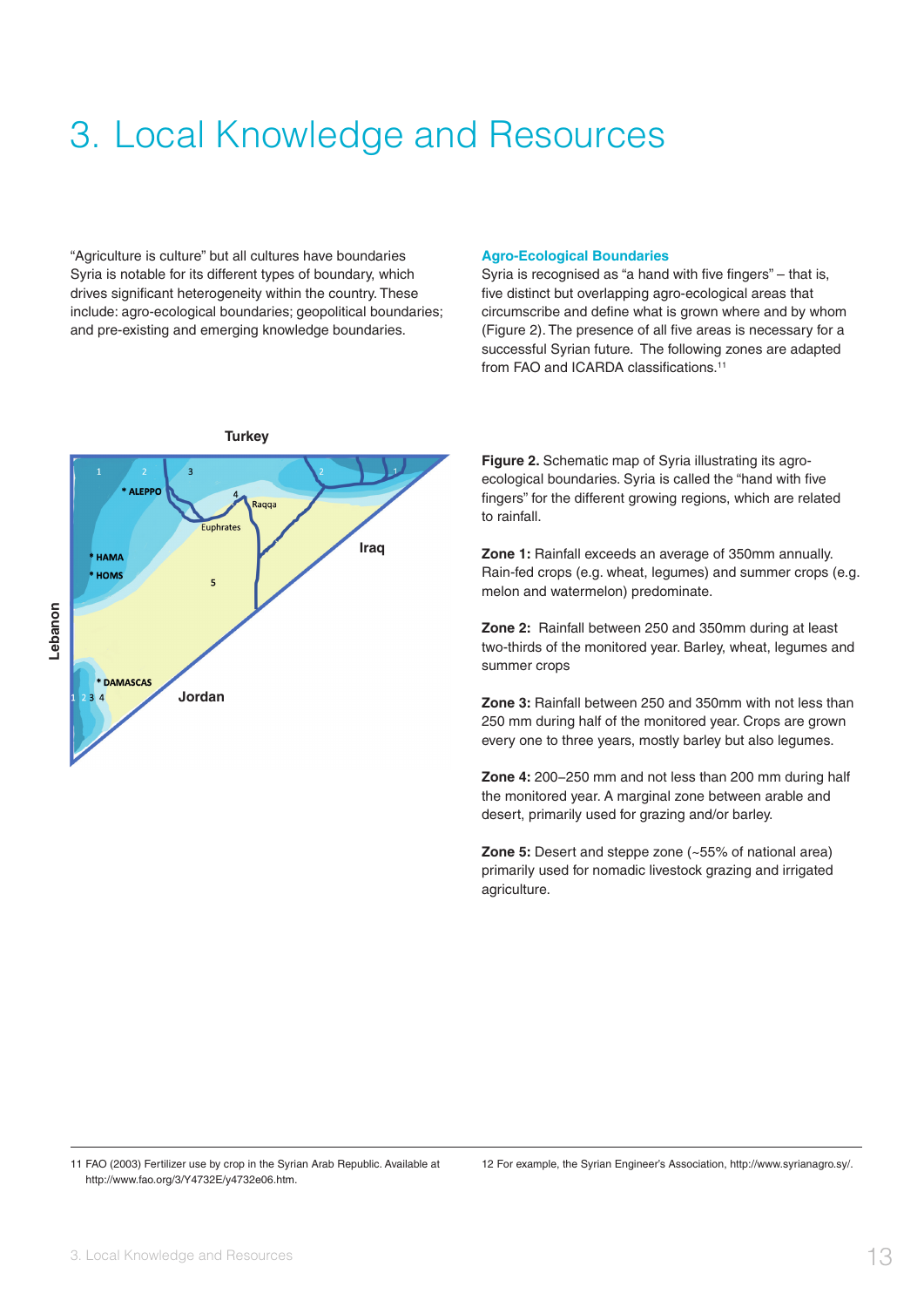Agro-ecological boundaries exhibit relative stability over time, although the speed of change may be influenced by climate change. These boundaries delineate heterogeneous farming cultures and environments that result in different producer and consumer activities and different needs and measures of success on the ground. There remain gaps in expertise and knowledge that need to be closely mapped to these boundaries. Syria's agro-ecological zones do not neatly coincide with current political borders. Addressing natural resource demands and constraints will require cooperation across geopolitical boundaries. The transition between short-term emergency responses and longer-term recovery and reconstruction efforts is likely to be felt acutely in the overlapping political and agro-ecological zones.

#### **Geopolitical Boundaries**

Unlike agro-ecological zones, geopolitical boundaries are more permeable and dynamic – and this affects the actors, institutions and types of donor-funded activities, in different regions. These activities include, but are not limited to:

- emergency food baskets;
- early recovery programmes and resilience-building (northwest) including wheat value-chain projects and indirect seeds multiplication efforts.

Traditional governance structures and institutions have been weakened since the beginning of the conflict. There are NGOs and agencies currently implementing programmes that are well coordinated in some areas and fragmented in others. Associations<sup>12</sup> and working groups emerge, disappear and re-emerge in different locations, as people's circumstances for and their needs change. Membership of many of these associations is fluid, their existence is time-limited and contingent on donors' funding priorities, which respond to the lifecycle of the conflict. This makes it challenging to forge traditional working partnerships and avoid duplication of effort at strategic, tactical and operational levels.

Due to the conflict, the country is fragmented into either regime- or non-regime-controlled areas. This has resulted also in the fragmentation of agriculture-related associations. For example, the General Union of Syrian Farmers, which is an association allied to the regime, is fragmented into several farmer groups, especially in the non-regime-controlled area. These groups depend on regional projects such as wheat and olive production, livestock husbandry, beekeeping and water use. In addition, there are several new technical and consultancy groups which consider irrigation, CBR, SRP and vocational training working groups.

Human capital is in high demand in different regions in Syria, particularly for organisations that are starting to return staff to regime-controlled areas. However, the existence of geopolitical boundaries may erode trust and make it challenging to attract and retain human capital in a secure and safe way. Syrian research efforts, and therefore efforts to move towards longerterm capacity- building, are limited by security.

"… if we (Syrians) are to refunction and to play a positive role in food security … we need equipment, laboratories, access to the land, safe(ty) from airstrikes and shelling and … scientists".13

Researchers remain at risk and cannot wait for peace to begin so they can start implementing research programmes, but research capacity is depleted in regime-controlled geographical regions. There are challenges with scaling up activities until such time as Syrian academics/researchers<sup>14</sup> want to return and feel confident that they can do so safely.

"The question is in which atmosphere we ('neutral scientists') can come back, yes? This is the question. Just I heard from you, (the term) 'neutral scientists'. There is no neutral in Syria now, to be realistic …. Even the regime will not accept this concept … that you are neutral. I believe even that the regime hasn't the real control … because we know also that there are other (dangerous) groups … in regime-controlled areas …. So the security situation is not… feasible now to come back."15

13 A general view expressed at the Round Table was the need for active research centres, recognition of the local and active universities, collaboration with the regional and the international research centres. 14 For the purpose of this meeting and report, academics are researchers who are or were engaged in the academic/higher education community. Researchers is an all-encompassing term which includes academics, but also anyone educated to a certain level (Masters' or PhD qualifications) who conducts research for industry, government or non-governmental agencies in a specific discipline (arts, humanities, social sciences or STEM subjects). Scientists are researchers who focus one or more of the STEM subjects. 15 Round Table Participant.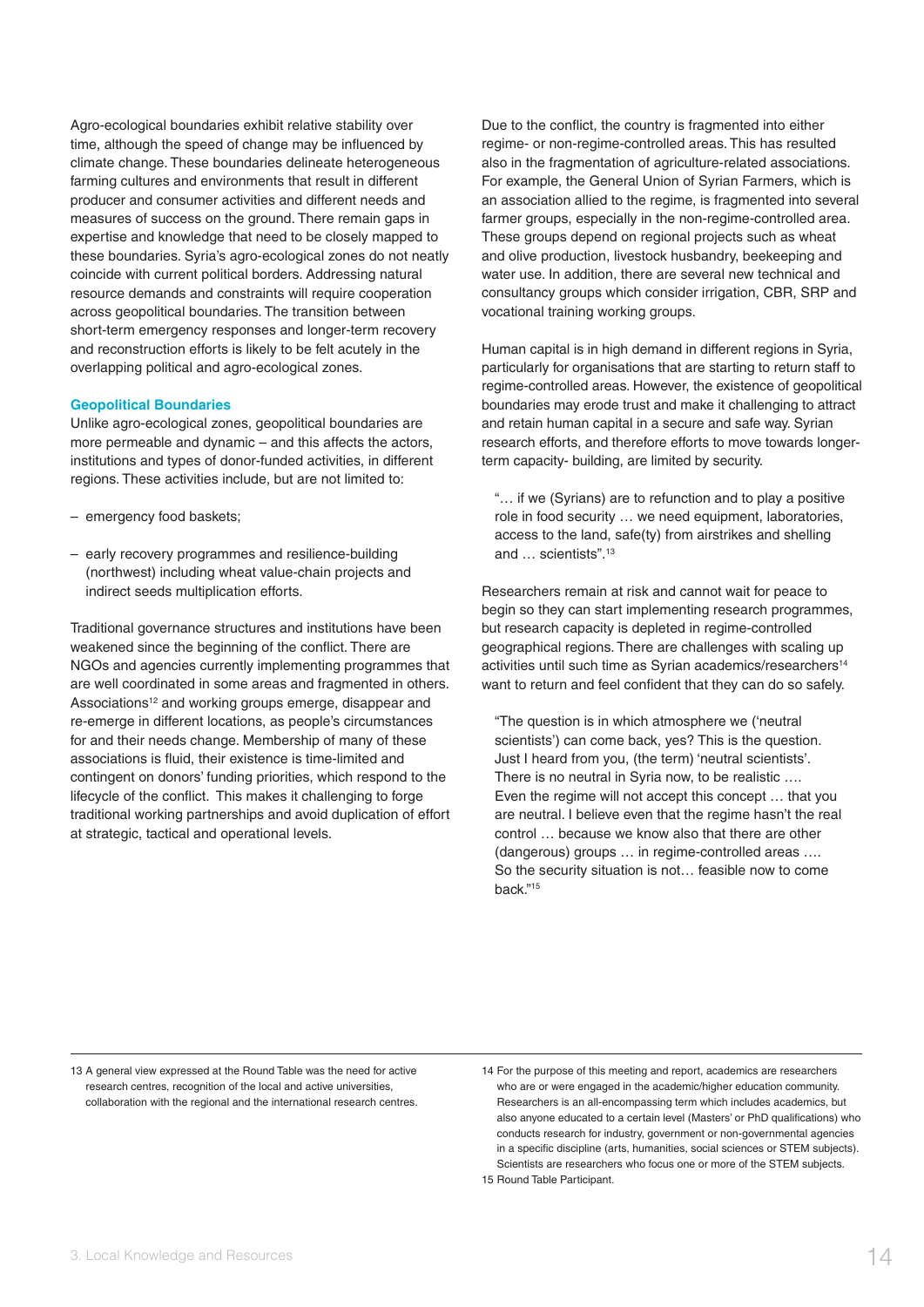#### **Knowledge Boundaries**

Knowledge boundaries also exist between Syrian academics (i.e. a researcher who is or was engaged in the higher education community) in different disciplines, and between Syrian researchers employed by industry, INGOs/NGOs and other agencies working in emergency relief areas. These constrain information-sharing and collaboration opportunities. Understanding how to mobilise knowledge across these boundaries is important in ensuring that decisions about food security are culturally appropriate, fit-for-purpose and tailored to the lived experience in Syria. Historical boundaries or 'silos' between research disciplines and cultures of expertise, which may have existed in Syria prior to the conflict, must be acknowledged and addressed, in order to enable interdisciplinary working.

As Syrian expertise is exported, through migration of academics and practitioners, solutions are required that improve connectivity to colleagues in Syria and academic colleagues in the wider global community.

"It seems to me that if you are doing research on Syrian communities both inside Syria and in exile that the key individuals who should be involved are the Syrians themselves..."16

Reconstruction efforts in agriculture require long lead-in times for preparation (e.g. breeding for disease resistance, new and improved seed varieties adapted to climate). Ethical, innovative approaches for independently brokering research between academics/researchers,<sup>17</sup> practitioners, decisionmakers and funders are needed to continue effective work in conflict to improve preparedness for peace.

"I think it's understandable. We all find ourselves at these moments of crisis focussing on the now, and sometimes, as many people have pointed out, the crisis that was meant to be short-lived has turned into nine years …. Well, maybe it's going to be another little while yet, and so the people that will be at the forefront of solutions may not be the people who are the scientists now but maybe will be the scientists of tomorrow."<sup>18</sup>

#### 16 ibid

<sup>17</sup> For the purpose of this meeting and report, academics are researchers who are or were engaged in the academic/higher education community. Researchers is an all-encompassing term which includes academics, but also anyone educated to a certain level (Masters' or PhD qualifications) who conducts research for industry, government or non-governmental agencies in a specific discipline (arts, humanities, social sciences or STEM subjects). Scientists are researchers who focus one or more of the STEM subjects. 18 Round Table Participant.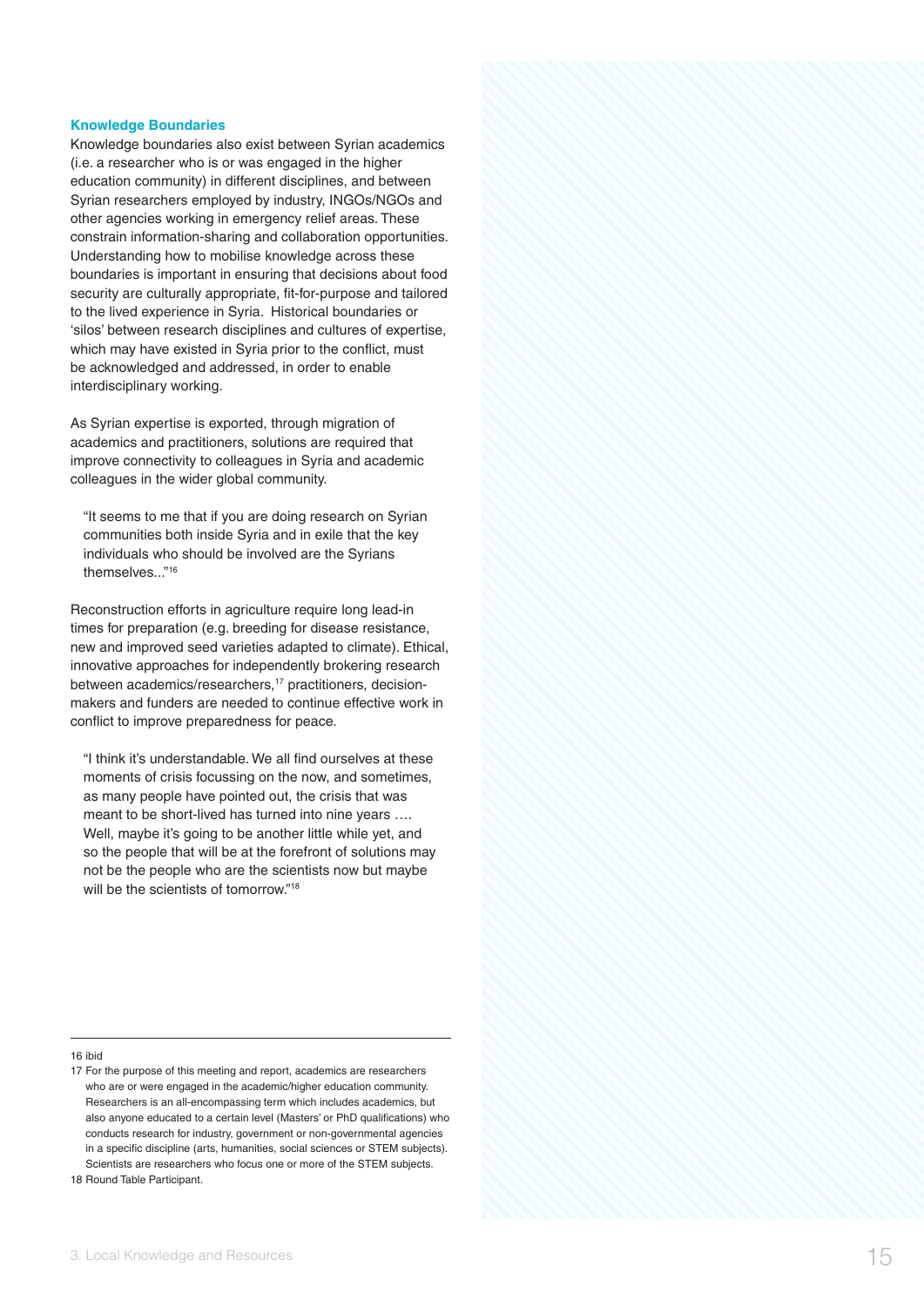## 4. Prioritising Drivers of Change

Conflict has been the most significant shock to the Syrian agricultural system in the last 50 years. However, there are also underlying drivers of change that are important to consider. These critical uncertainties, identified from the historical timeline, were prioritised by RT participants

and clustered thematically (Table 1). These outputs were subsequently used to inform a discussion about future scenarios, and to construct a problem tree and results map (Figure 4).

**Table 1.** Critical uncertainties that influence transition strategies away from emergency aid to long-term reconstruction

|                                                                                 | <b>Human Capital</b>                                                                                                                                                                                                                                                                           | <b>Natural Resources</b>                                                                                                                                                                                                                                                                                                                                                                                                                  | <b>Agricultural Policy</b>                                                                                                                                                                                                                                                                                                                                                                                                                                             |
|---------------------------------------------------------------------------------|------------------------------------------------------------------------------------------------------------------------------------------------------------------------------------------------------------------------------------------------------------------------------------------------|-------------------------------------------------------------------------------------------------------------------------------------------------------------------------------------------------------------------------------------------------------------------------------------------------------------------------------------------------------------------------------------------------------------------------------------------|------------------------------------------------------------------------------------------------------------------------------------------------------------------------------------------------------------------------------------------------------------------------------------------------------------------------------------------------------------------------------------------------------------------------------------------------------------------------|
| <b>High impact</b><br>and<br>uncertainty                                        | • Lack of access to academic/<br>researcher expertise that is no<br>longer in country and cannot return<br>• Lack of access to extension services<br>and quality education<br>• Increased role of women in the<br>workforce                                                                    | • Increasing water poverty - reduction<br>in groundwater levels and sources<br>of replenishment for safe drinking,<br>sanitation and irrigation<br>• Dependency on water sources<br>outside Syria (in Turkey) and<br>elsewhere for replenishable water<br>supply<br>• Preservation of natural resource<br>heritage (e.g. genetic resources and<br>seeds from lost Syrian forests)                                                         | • Market forces (prices, value chains<br>and agriculture as private rather than<br>public goods)<br>• De-regulation and absence of strong<br>institutions that are responsible<br>for standards and certification of<br>agricultural products (inputs such as<br>pesticides, fertilisers etc.)<br>• Emergence of privately run and<br>owned businesses<br>• Increase in black markets,<br>counterfeit drugs and agricultural<br>inputs<br>• Changing funder priorities |
| Lower<br>impact and<br>uncertainty<br>(modifying or<br>underpinning<br>drivers) | • Competition from expatriate<br>expertise from, and diversion of,<br>Syrian expertise to support China,<br>Russia, Iran (sent in to develop<br>markets to feed their populations) -<br>exacerbation of "brain drain"<br>• Kinship networks: sources of income,<br>communication and expertise | • Availability of fuel and machinery<br>• Transport: availability, accessibility<br>of road network (mines, damage to<br>infrastructure, security)<br>• Fire hazards (resulting from conflict<br>activities)<br>• Climate change: increase in<br>greenhouse gas emissions; extreme<br>weather events such as drought,<br>flooding; changes in distribution of<br>pathogens, pests, vectors and hosts/<br>reservoirs of infectious disease | • Land ownership and tenure<br>(Decision 83 (2000)) availability,<br>access, use for agriculture,<br>ownership - by state or private<br>• Porous borders and movements of<br>people across them                                                                                                                                                                                                                                                                        |
| <b>Needs</b>                                                                    | • Improved information sharing<br>networks<br>• Incentives to return<br>• Trust in security<br>• Education and training initiatives for<br>agriculture<br>• Business models for farming and<br>innovation<br>• Gender balance and women-<br>empowering initiatives                             | • Innovation to enable self-sufficiency<br>- "circular economy"<br>• Climate-smart agriculture<br>• Private sector investment<br>• Inclusion of multi-disciplinary<br>expertise (other than agriculture) to<br>address cross-cutting unintended<br>consequences)                                                                                                                                                                          | • Holistic agricultural policy reform.<br>Both top-down and bottom-up<br>approaches are required                                                                                                                                                                                                                                                                                                                                                                       |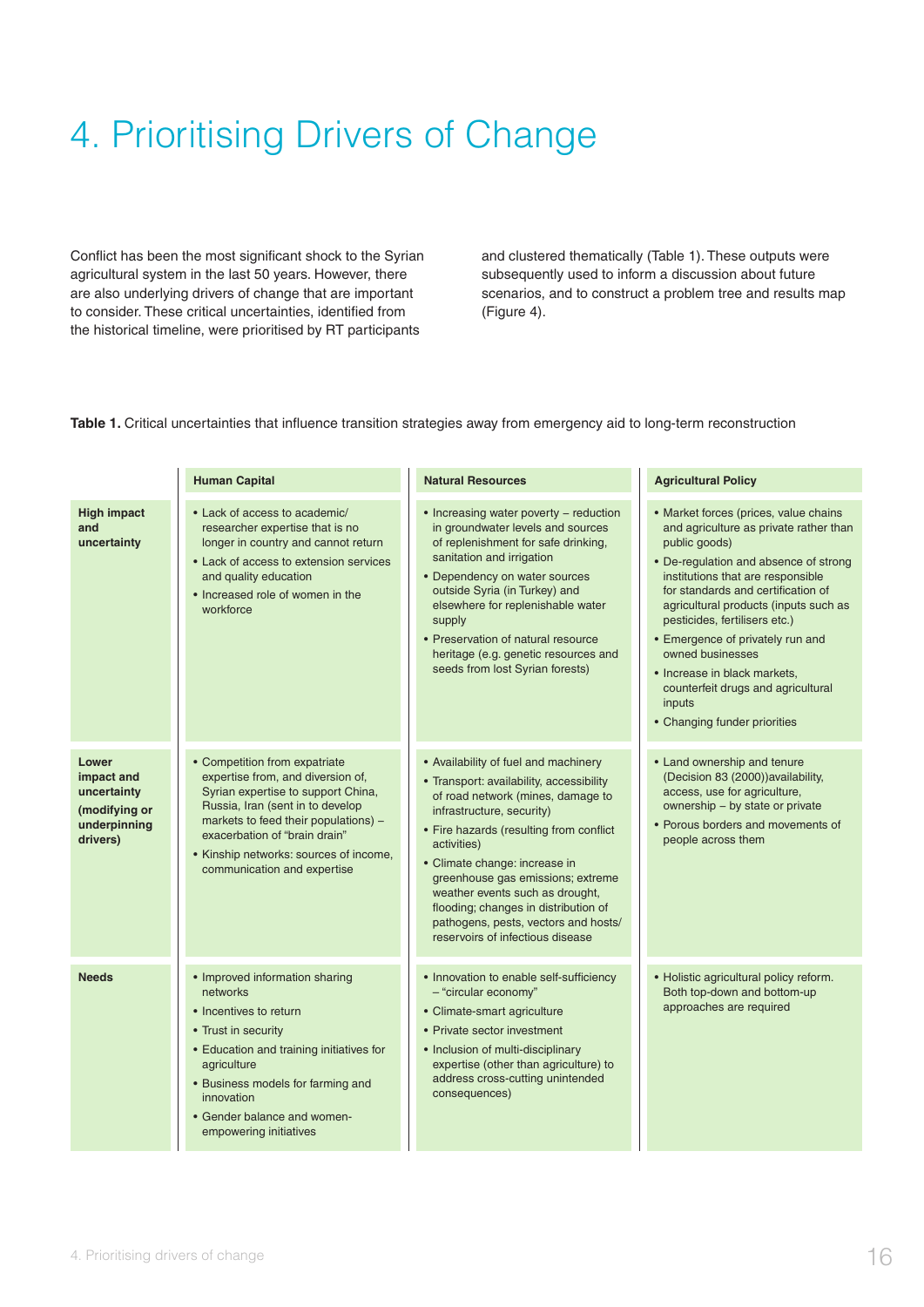#### **Food and Agriculture as an Engine for Peace**

Two short-term future scenarios (two-year time horizon) and the opportunities and challenges within each, were

considered by participants: Ongoing conflict versus fragile peace (Figure 3). Characteristics of each scenario were based on plausibility, not probability of occurrence.

**Figure 3.** Future scenarios for Syria: ongoing conflict or fragile peace

#### Ongoing Conflict

**Increasing frequency of security risks: constant violent clashes and new radical groups emerging**

- "Brain drain": continued internal and external displacement of people
- Increased pressures on natural resources water for sanitation and drinking
- Land reclaimed but unused and uncultivated due to risks from mines, fire
- Low market connectivity: markets functioning but restricted
- Increasing costs for food, agricultural inputs continued limited production; competition from lower quality, higher priced imports
- Limited engagement from some international donors (e.g. World Bank)
- Fragmented data collection and risks to researchers
- Stagnation of innovation due to limited private sector investment

#### Fragile Peace

#### **Increasing stability and security in majority of regions within Syria; reduced frequency of security risks**

- Return of Syrians from host countries (Turkey, Jordan, Lebanon and
- Existing pipelines of expertise and data driven approaches to decision making
- Return of donors, such as World Bank, which facilitates mobilisation of people and products
- Significant progress in de mining efforts secure roads and transport
- Infrastructure in place for effective decision making and support for animal, plant and environmental health and security
- Access to international markets
- Affordable, accessible food for all
- Climate smart farming practices
- Practitioner and producer driven local policy change and best practice guidelines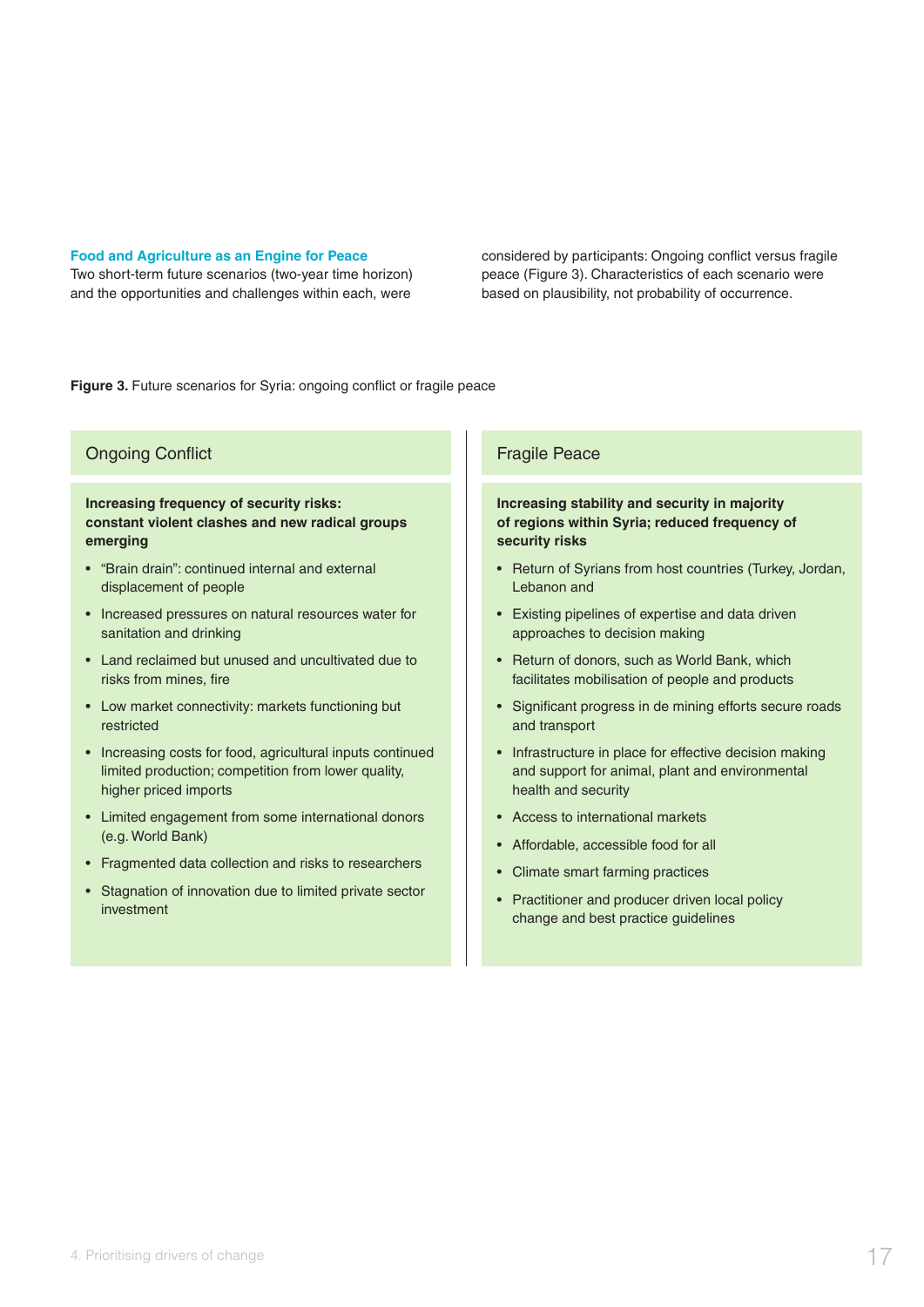#### **Challenges and Opportunities**

Figure 3. Future scenarios for Syria: ongoing conflict or fragile peace

#### **Challenges**

#### **Immediate**

- Actors/organisations working in food assistance and emergency/medium-term intervention outnumber those working towards longer-term livelihoods and agriculture
- The different stages within the lifecycle of the crisis experienced in different regions - resulting in different funder priorities, NGO and IGO engagement and security issues
- Saving and storage of food: Cold-chain infrastructure

#### **Longer term**

- Relationship of food security to other outcomes – such as diminished educational opportunities, increasing poverty, decreasing nutrition and different forms of malnutrition
- Protection of workers, particularly women and children working in the agriculture sector, while ensuring equitable and inclusive opportunities to improve livelihoods
- Ensuring lessons learned from the conflict and from pre-conflict history are translated into sustainable solutions

#### **Opportunities**

#### **Immediate**

- Improved information and data-sharing to add value to existing evidence-basis for decision-making
- Operationalising different expertise in multi-partner multi-actor organisations through identification of key knowledge brokering organisations
- Creating a pipeline of expertise in other countries in preparedness for reconstruction efforts and in anticipation of peace

#### **Longer term**

- Development of staged programmes of work and research that flexibly address both urgent and emergent issues, as well as longer-term strategic research priorities and programmes
- Anchoring solutions to the history and culture of agriculture in Syria through integration of multidisciplinary expertise
- Repairing communities through recognition of, and adaptation to, trauma. This includes trust- and peacebuilding initiatives, translating intergenerational food security programming into peace-building activities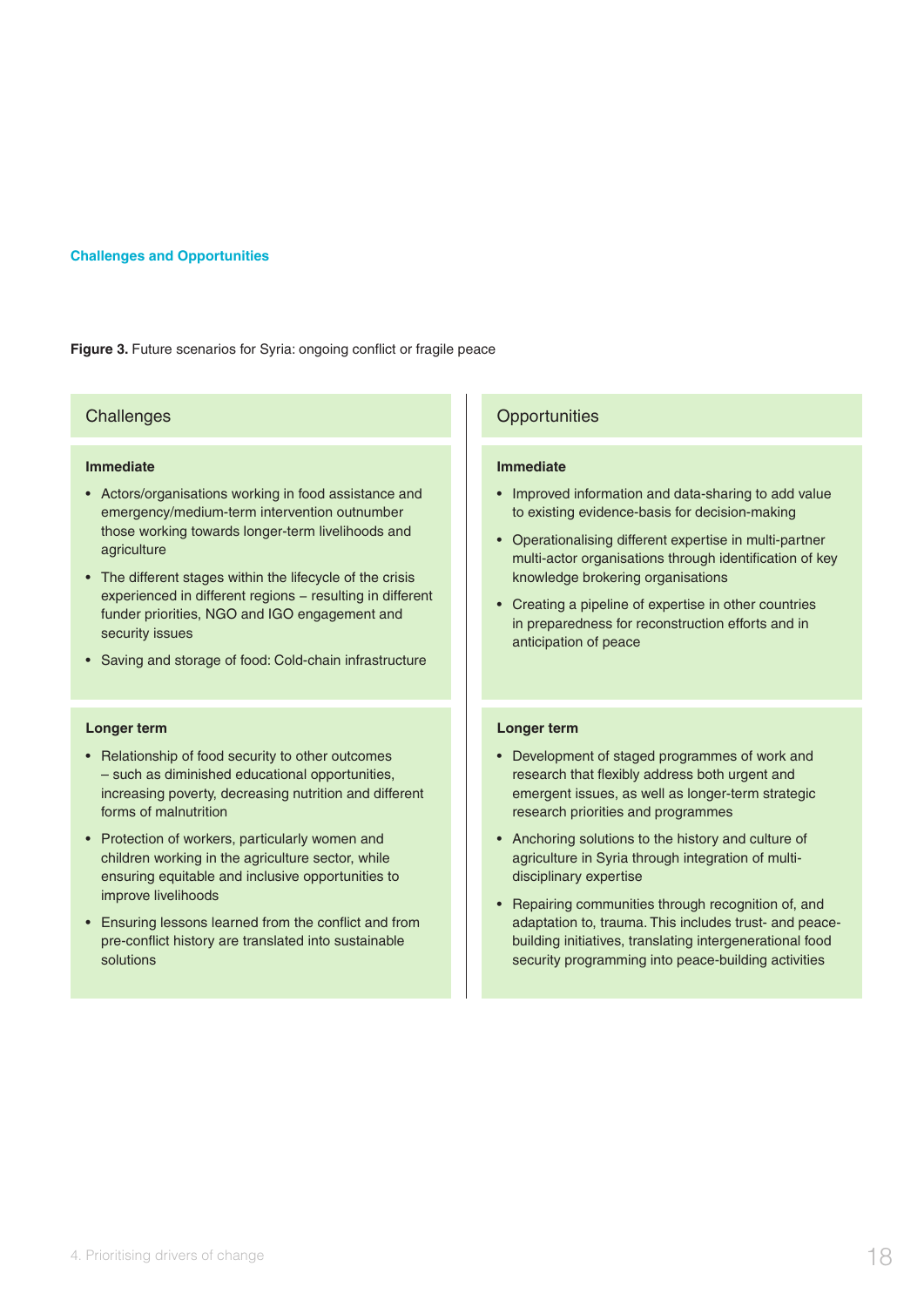## 5. Trend Analysis

The food system in Syria is fundamental to the health and well-being of Syria's people and central to achieving the 2030 Sustainable Development Goals (SDGs). Future trends for Syria's agriculture and food systems were inferred from the plenary discussions on the current situation in Syria, drivers of change and small group discussions around future scenarios. Table 3 below compares the trends for Syria's food system in contrast to global trends described by the World Economic Forum (WEF) Report 2017 - p6. Global aspirations articulated by WEF map neatly onto Syrian priorities for food systems - namely that future food systems need to be:

- economically and socially inclusive (central to which is prioritising equitable contributions from women, smallholders etc.);
- sustainable (i.e. conserving scarce resources, strengthening resiliency against future shocks)
- efficient (i.e. sufficient food, with minimal waste); and
- healthy (i.e. safe and nutritious diet).

Understanding long-term trends is important for subsequent identification of critical control points, i.e. a step in the system in which a control or intervention can be applied to reduce risk of a direct or indirect negative effect (Figure 4). These interventions need to be SMART (specific, measurable, attainable, realistic and relevant, and timely) so that appropriate monitoring and evaluation frameworks can be developed around them.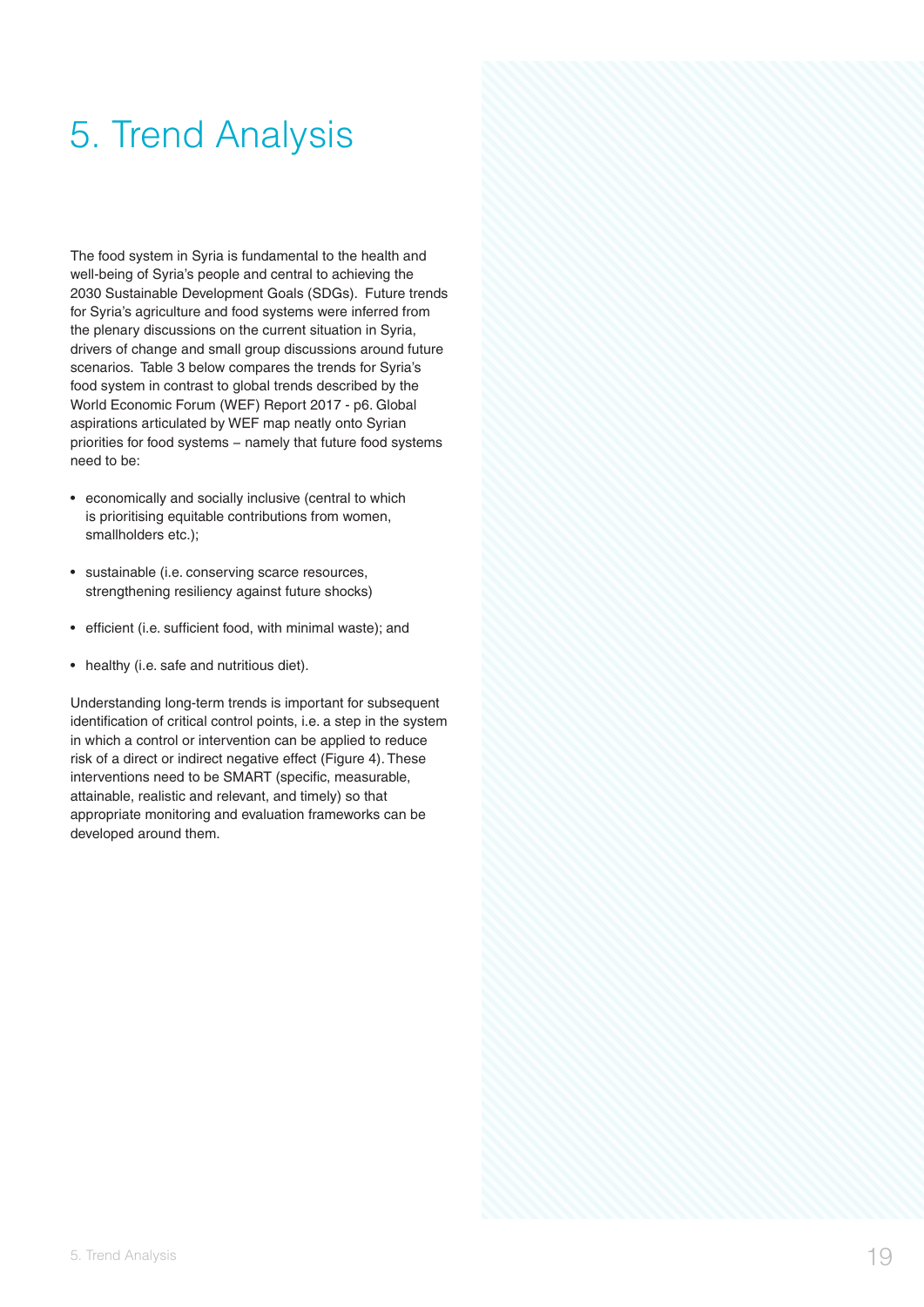**Table 3.** Cross-comparison of trends in Syrian agriculture compared to global trends in food systems (Adapted from the WEF Report: Shaping the Future of Global Food Systems: A Scenarios Analysis)<sup>19</sup>

| <b>Food system</b><br>trends             | Syria (on current trajectory)<br>Assumptions to be confirmed through<br>desktop review or empirical data collection                                                                                                          | Global                                                                                                                                                            |
|------------------------------------------|------------------------------------------------------------------------------------------------------------------------------------------------------------------------------------------------------------------------------|-------------------------------------------------------------------------------------------------------------------------------------------------------------------|
| <b>Demographic</b><br>shifts             | Increased urbanisation and changing farmer<br>demographic that reflect greater numbers of<br>women and new entrant farmers                                                                                                   | Increased population<br>Increased urbanisation                                                                                                                    |
| <b>Macroeconomic</b><br>trends           | Increasing inequality of wealth and extreme<br>poverty<br>Reliance on small producers growing<br>strategic crops and livestock/small ruminants                                                                               | Increasing inequalities of wealth<br>Sluggish economic growth<br>Reliance on small producers                                                                      |
| Triple burden of<br>malnutrition         | Undernourishment and micro-nutrient<br>deficiencies in Syria.<br>Possibility of over-nourishment for Syrians<br>in some host country situations due to<br>diet change resulting from accessibility/<br>affordability of food | Undernourishment, micro-nutrient<br>deficiencies, over-nourishment - leading to<br>non-communicable diseases (NCDs)                                               |
| <b>Depletion of</b><br>natural resources | Extreme water poverty<br>Increased greenhouse gas (GHG) emission<br>due to land conversion and forestry<br>degradation<br>Decreased energy and fuel availability<br><b>Decreased biodiversity</b>                            | Agriculture results in water withdrawal<br>(expected rise by 30%). Increase in GHG<br>emission due to land conversion, forestry<br>degradation and deforestation? |
| <b>Geopolitical</b><br>dynamics          | Political instability and conflict<br><b>Trade sanctions</b><br>Forced migration                                                                                                                                             | Nationalist and isolationist tendencies,<br>changes in trade, increase in forced migration                                                                        |
| <b>Emerging</b><br>technologies          | Technological stagnation and regression<br>No capacity to capitalise on emerging<br>technologies due to lack of private<br>investment, absence of intergenerational<br>technical and scientific expertise in-country         | Bio-innovation, gene editing, robotics                                                                                                                            |

<sup>19</sup> World Economic Forum Report: Shaping the Future of Global Food Systems: A Scenarios Analysis. Report by the WEF's System Initiative on Shaping the Future of Food Security and Agriculture Prepared in collaboration with Deloitte Consulting LLP. Available at http://www3.weforum.org/docs/IP/2016/NVA/WEF\_FSA\_ FutureofGlobalFoodSystems.pdf.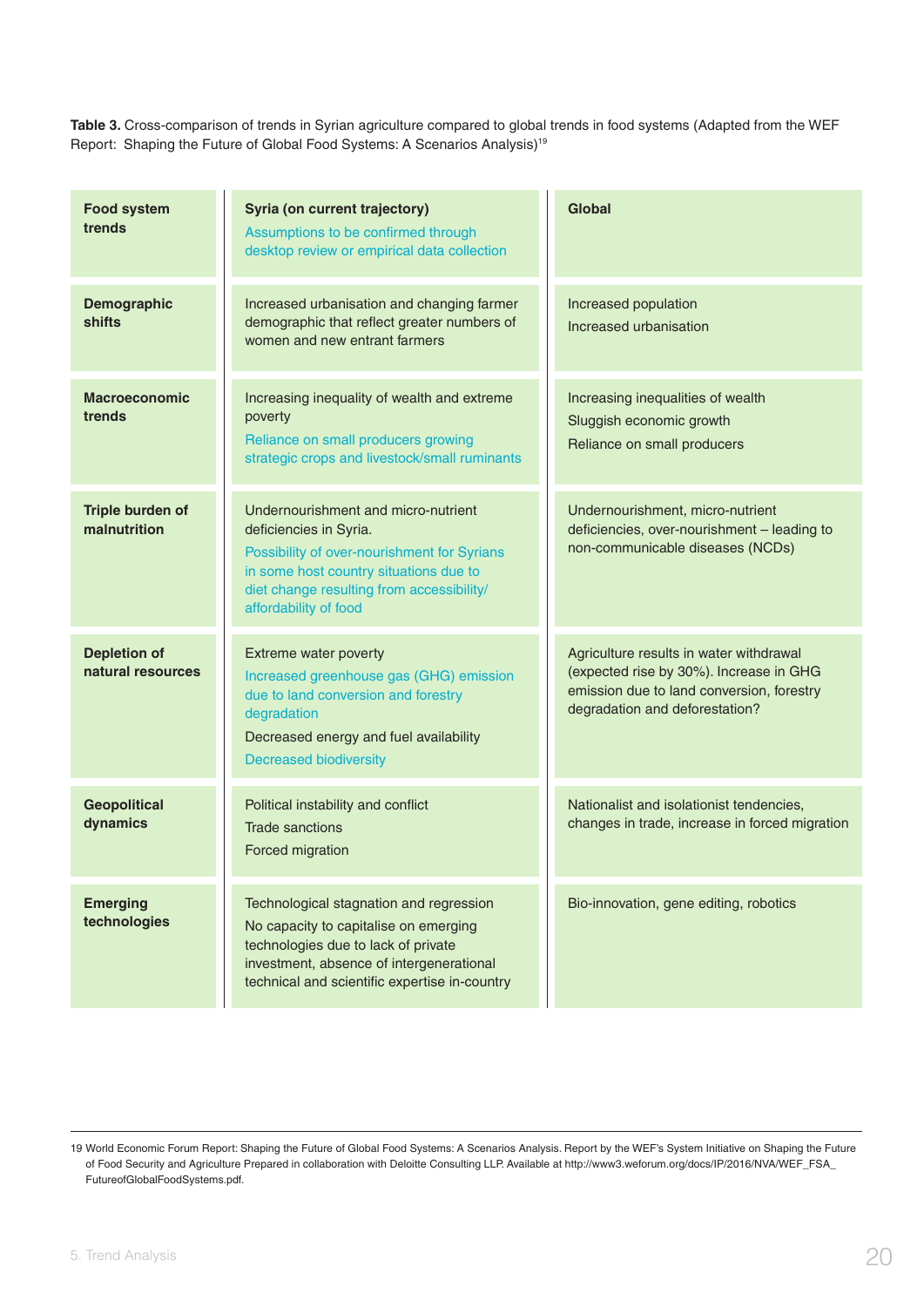Figure 4. Problem Tree and Results Map<sup>20</sup> **Figure 4. Problem Tree and Results Map<sup>20</sup>** 



2) investments in research and development to avoid natural resource losses; 3) data-driven decision-making; and 4) building trust as part of a programme of agricultural policy reform 2) investments in research and development to avoid natural resource losses; 3) data-driven decision-making; and 4) building trust as part of a programme of agricultural policy reform Upstream drivers of change include factors contributing to and within knowledge, agro-ecological and security boundary constraints. Critical control points (CCPs in yellow) Upstream drivers of change include factors contributing to and within knowledge, agro-ecological and security boundary constraints. Critical control points (CCPs in yellow) indicate potential interventions to mitigate onward risks which can be monitored and evaluated. These include: 1) CCPs for timely training and education initiatives; indicate potential interventions to mitigate onward risks which can be monitored and evaluated. These include: 1) CCPs for timely training and education initiatives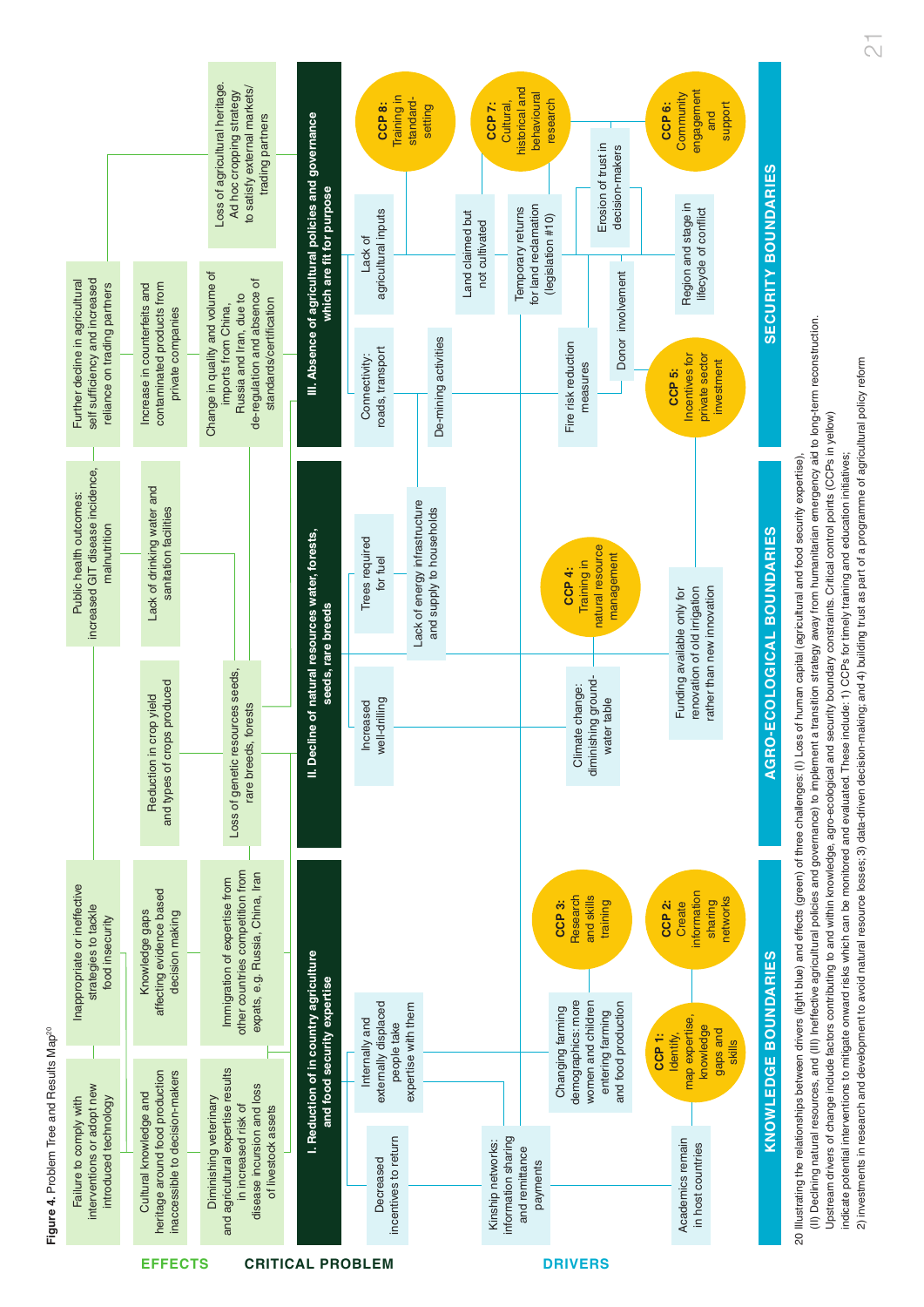## 6. Priority-setting: Strategy to Address Skills and Knowledge Gaps

#### **Preparing for the Possibilities**

Based on RT discussions, there are three critical priorities, which may need to be addressed for any transition strategy to be successful in the context of post-trauma/conflict recovery (Figure 4. Problem Tree and Results Map).

**I. Cultivating Human Capital:** This requires a futureoriented, inter-generational vision to sustain the long agrirecovery process. An important element of this process is the strengthening the health, mental health and wellbeing of community members so that there is resilience and responsiveness to the demands of this new environment. Cultivating human capital also requires rebuilding trust and expertise in Syrian agriculture and food sectors, and identifying opportunities for existing or emerging "expert information ecosystems". The latter is important for improvement of effective knowledge mobilisation between researchers, practitioners and decision-makers.

**Next steps:** Developing trained and highly skilled individuals in a world where there are now fewer men than women in farming through:

- i. CCP 1: Identifying, locating and mapping knowledge gaps, existing expertise, and academics/researchers<sup>21</sup> and practitioner skills. This includes local and foreign sources of expertise and links to global academic community without risk to people involved.
- ii. CCP 2: Creation of cross-boundary information-sharing networks with decision-makers.
- iii. CCP 3(i): Research and development in agricultural engineering, sustainable natural resources and biodiversity, emerging and new technologies (such as hydroponics).

CCP3 (ii): Vocational training of women and young people in exile to address intergenerational gaps in education and expertise. This will require refinement of learner profiles and a focus on equity, equality and trust. Cultivating the human capital of young people postconflict is likely to demand new approaches to training and engagement. Connecting young people with "expert elders" may be an important aspect of this.

CC3 (iii): Empowering and promoting Syrian women's voices in decision-making processes and response efforts to improve food and health security in Syria to improve gendered relations within Syrian higher education, households and communities.

**II. Sustainable Resource Management:** This requires investments in research and development (R&D) to avoid natural resource losses, conserve existing assets and mitigate long-term unintended consequences and tradeoffs, which result not only from the conflict, but also stem from emergency humanitarian interventions. It will also require careful cultivation of teams of interdisciplinary expertise to address cross-cutting challenges to ensure that Syria's culture and heritage is conserved for future generations.

**Next steps:** Recognising that equitable, sustainable distribution and use of natural resources is at the heart of peace and stability in Syria and needs to be at the centre of future, long-term research priorities and recovery programmes.

- i. CCP 4: Training in natural resource management: sustainable, climate-smart and precision-farming approaches. Developing cross-sectoral initiatives and outreach programmes that address sustainable management of water for irrigation, forests, land use and agriculture.
- ii. CCP 5: Incentives to attract increased investment from private sector.
- **III.Grass-Roots Agricultural Policy Reform: Promoting** data-driven decision-making and practitioner-led social and technological interventions to add value, reduce duplication and improve coherence of existing data collections. RT participants recognised serious agricultural policy reform (and with it, water policy reform) will be essential, but not possible without top-down support. Discussion was therefore focused on grass-roots activities to manage return of displaced farmers and encourage knowledgesharing from the current generation of farmers to the next.

21 Supra note 12.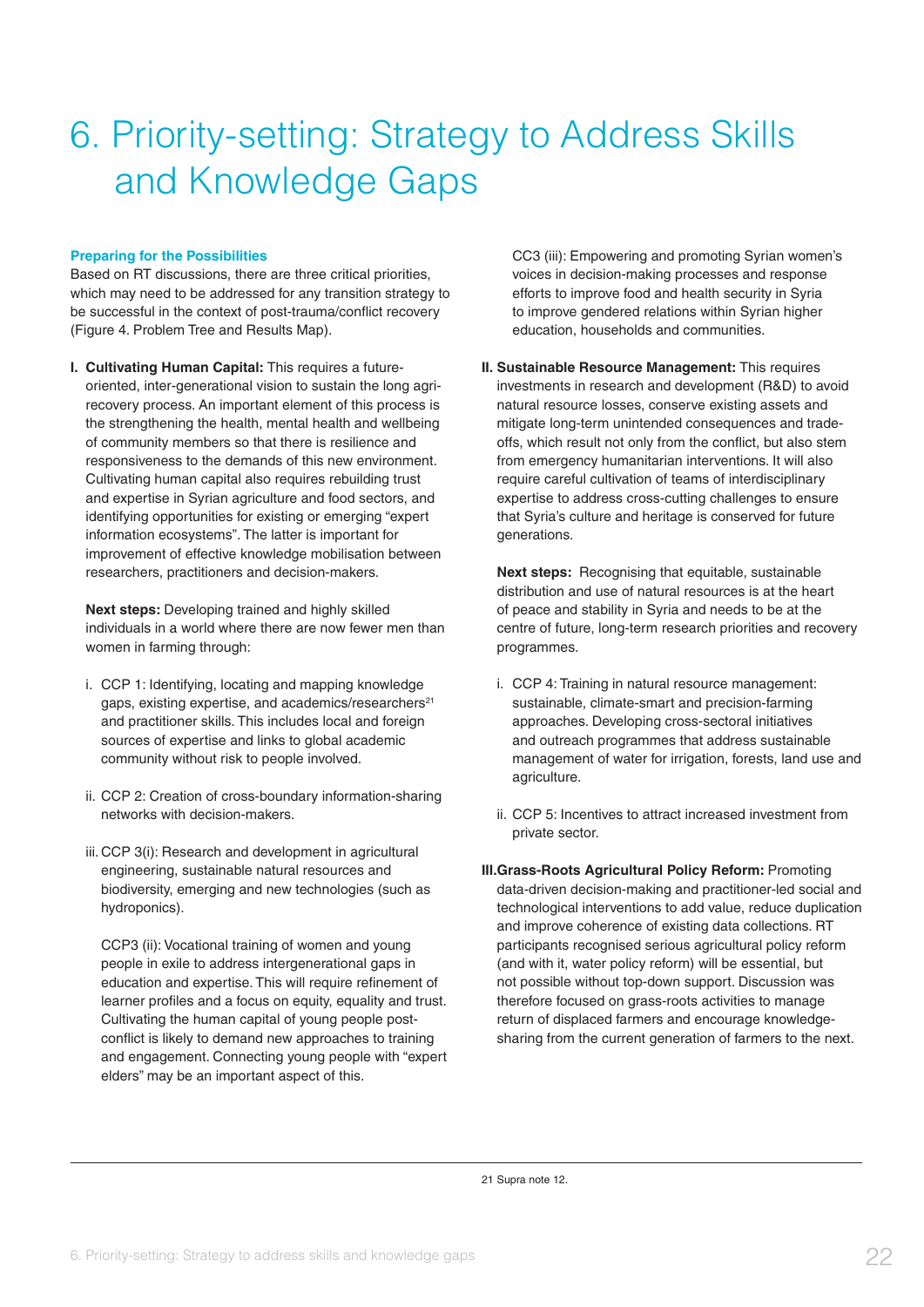**Next steps:** Creating effective teams and effective communities in a post-conflict context. This will require specialist planning, intervention and trust. Local co-design and co-construction of psychological intervention will be key.

- I. CCP 6: Community engagement and support, e.g. improving support and social cohesion for nextgeneration of small-holder farmers; ensuring internally and externally displaced persons (IDPs and EDPs) have access to appropriate resources (including psychological rehabilitation and support provision to those who need it most).
- II. CCP 7: Culture, history and behavioural research looking at cross-sectoral issues specific to postconflict contexts, that drive changes in agriculture, food production land and water use.
- III.CCP 8: Training in standard setting and certification of agricultural inputs.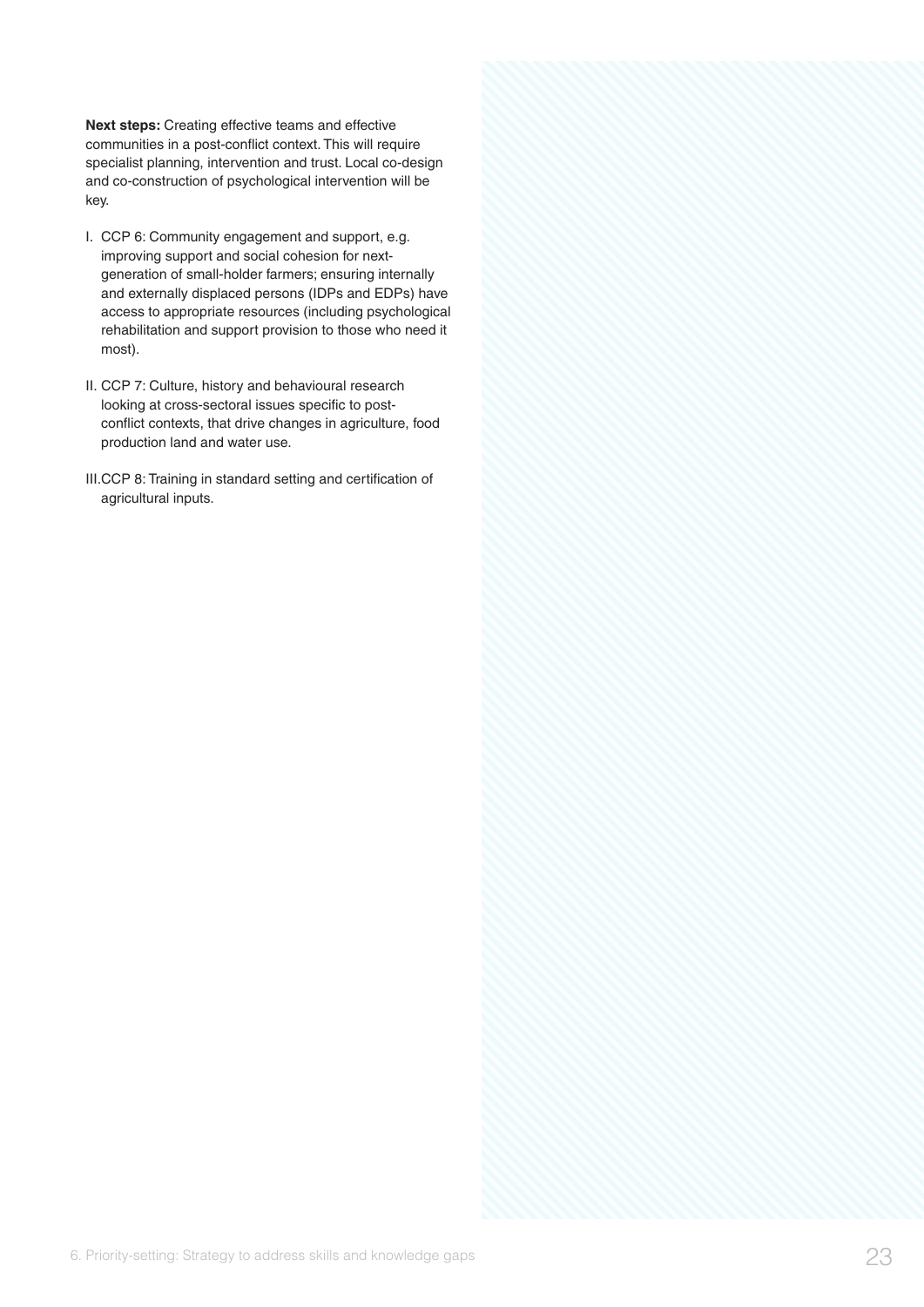## 7. Incorporating Local Knowledge into Decision-Making

#### **Science Diplomacy Organisations**

The successful achievement of priority I (Valuing human capital) is fundamental to the co-construction and implementation of locally-led effective, interdisciplinary approaches to address priorities II (Sustainable resource management) and III (Grass-roots agricultural policy reform), and therefore the primary focus of activities subsequently considered by RT participants. Creating and sustaining food and health security in fragile and conflict-affected states such as Syria, creates complex multi-faceted problems that demand cross-cutting interdisciplinary collaboration to find culturally appropriate scientific and technical solutions that also take into consideration the political and societal dimensions. We propose to create a multi-partner, multidisciplinary cross-boundary team comprising academics and researchers (in Syria, in host countries and in the wider academic community), practitioners (new entrants, experienced farmers and technicians) and decisionmakers (actors and funders involved in humanitarian and reconstruction efforts) to improve knowledge mobilisation and integration (see Figures 5a and 5b).

The aim is to create a nascent network of expertise to respond to both urgent and longer term policy, industry and research priorities through a focus on three strategic objectives:

- 1. Combining expertise to answer the right question at the right time to inform evidence-based policy and planning.
- 2. Incorporating local knowledge and resources to promote positive behavioural change.
- 3. Building and coordinating activities to ensure effective emergency and transition responses and delivery of lifesaving and sustaining activities.

An important and unique feature of this network is the coordinated relationship between multi-disciplinary networks of expertise – bringing together STEM subject experts (e.g. agriculture, soil, engineering, natural resources, veterinary medicine, psychology, medicine) with experts from the arts, humanities and social sciences (e.g. anthropology, Islamic history and culture, literature). The nascent network also proposes to cross geographical, as well as disciplinary boundaries, linking together academics who remain in Syria with those living in exile in neighbouring host countries (Turkey, Jordan and Lebanon) and the wider, global academic community (Figure 5b). This will be coordinated by knowledge-brokering organisations, such as the Cara Syria Programme, that have specialised knowledge and experience in this area. Partnerships between academics/researchers<sup>22</sup> and practitioners living in exile or remaining in Syria and those within the wider global community, are necessary to access and sustain local knowledge and expertise and transfer new technologies and techniques, in order to create a pipeline of relevant expertise that can identify windows of opportunity to transition from humanitarian aid to recovery and reconstruction efforts (Figure 5b).

22 Supra note 12.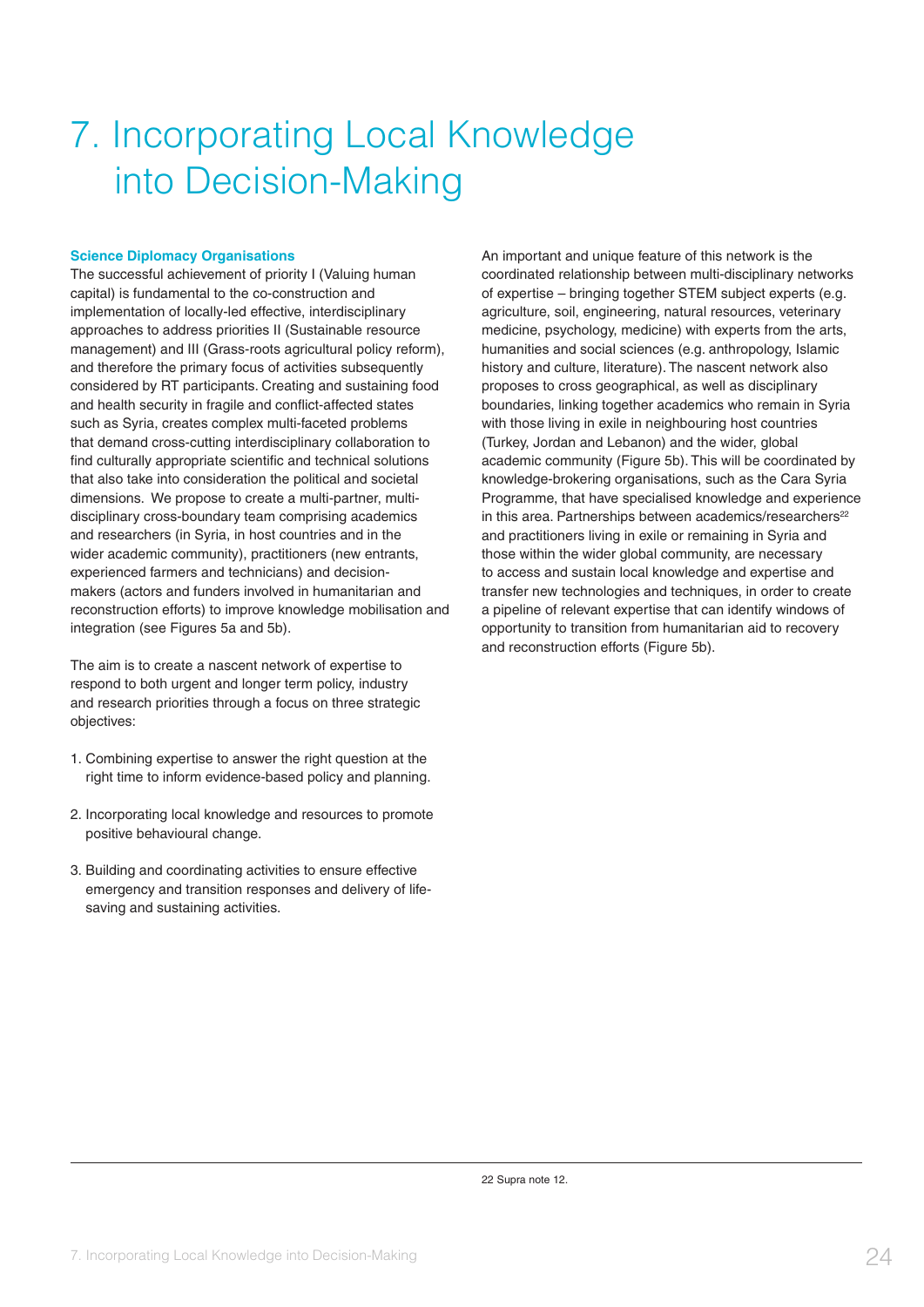#### **Figure 5a.** Architecture of an information ecosystem

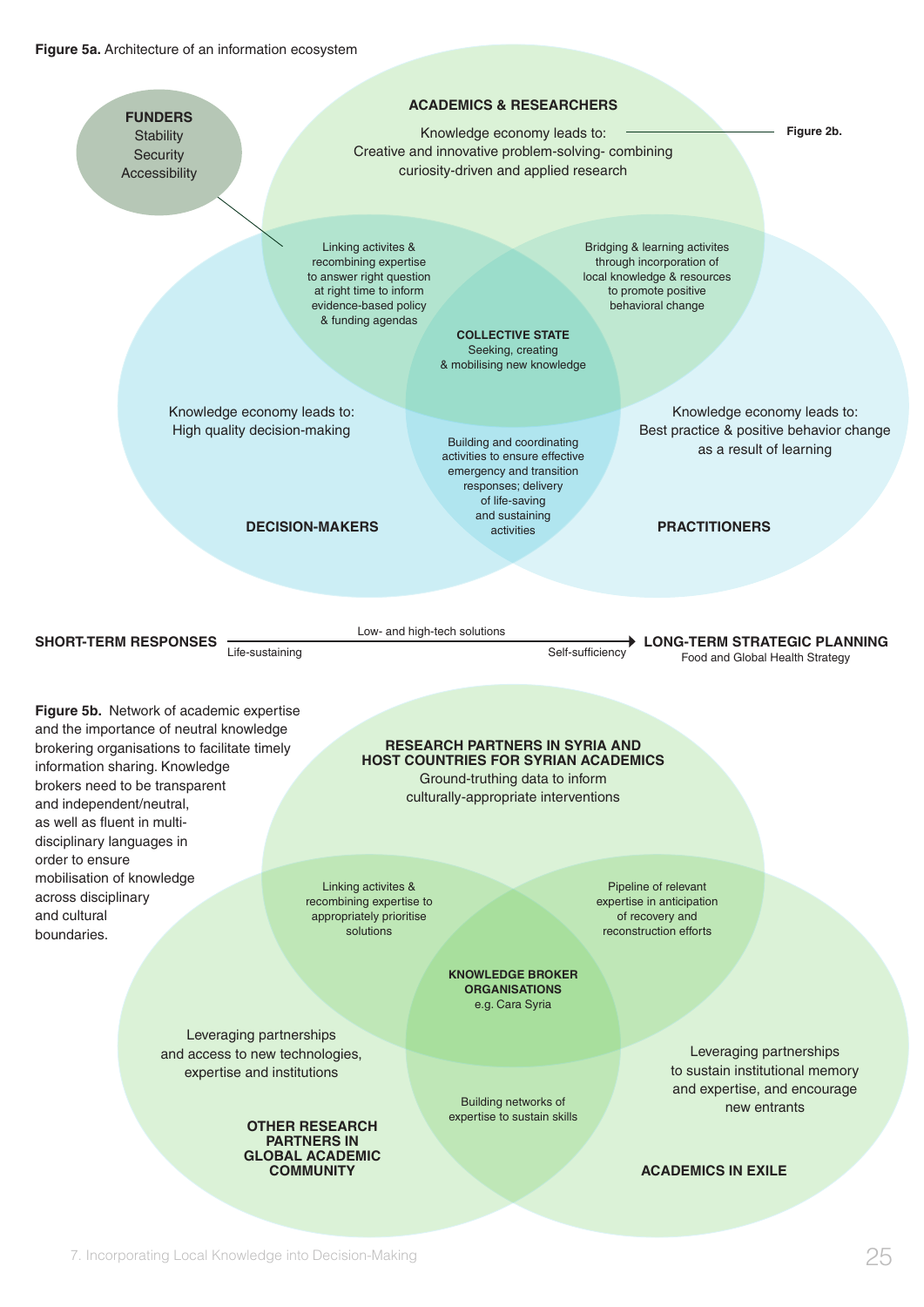## 8. Discussion and Next Steps

#### **Seeds of Peace**

- This round table was a necessary and unique opportunity to facilitate dialogue between academics/researchers,<sup>23</sup> practitioners and decision-makers working towards food and health security in Syria.
- Emergency interventions are focused on life-saving, short-term needs (i.e. food, fertilisers, seeds, medicines at the expense of longer-term strategic approaches, which incorporate broader socio-economic or environmental considerations.
- Uncertainties about and/or absence of governance, weakened institutions and changing funder priorities and involvement, place constraints on evidence-based decision-making and exacerbate tensions between short- and long-term food security demands, undermining resilience of different agricultural sectors in the long-term.
- Migration resulting in the internal and external displacement of people, means that much of the country's scientific and technological expertise resides outside Syria. The extensive loss of in-country human and intellectual capital in Syria, as academics are displaced from highrisk areas as a matter of safety and security, means that the pipeline of expertise necessary for future societal rebuilding efforts is narrow, fragile and requiring attention.
- Improving local knowledge-sharing about the culture and history of agriculture, food access, production, preparation and food behaviours, will improve the effectiveness of strategic development for future reconstruction of the agricultural sector and Syrian food systems particularly if there are lessons to be learned from responses to previous food-system shocks (such as conflict and drought).
- A multi-faceted, multi-disciplinary approach is needed to address different gaps in expertise and training, whether they are technical training expertise and/or psychological needs and demands, in order to build trust and social cohesion. Psychological recovery is a key part of community and economic recovery in a post-conflict, posttrauma context. The Global Academies at UoE with other local and global partners can contribute to thinking around the inter-relationship between health, mental health, nutrition and compassionate, sustainable communities.
- This RT meeting has resulted in the creation of a nascent network of expertise between academics/ researchers,24 practitioners and decision-makers in the UK, Syria and countries receiving academics in exile (primarily Turkey), which will explore further the question of transition and long-term contingency planning for food and health security in Syria. This has strengthened and extended partnerships such that local cultural and technical expertise may also be incorporated into future Syrian socio-economic development and reconstruction programmes.
- Participants have agreed a provisional framework for an information ecosystem (see Figures 5a and 5b) to incorporate local knowledge, as well as cultural and technical expertise, into future Syrian socio-economic development and reconstruction programmes. This includes the development of repositories to house and curate a catalogue of expertise, data and ongoing research outputs, and funding opportunities.
- There is an important role for knowledge-broker organisations at the nexus of the researcher-decisionmaker-practitioner interface to identify sustainable communication pathways and ensure knowledge mobilisation across different organisational and disciplinary boundaries.

#### 23 Supra note 12.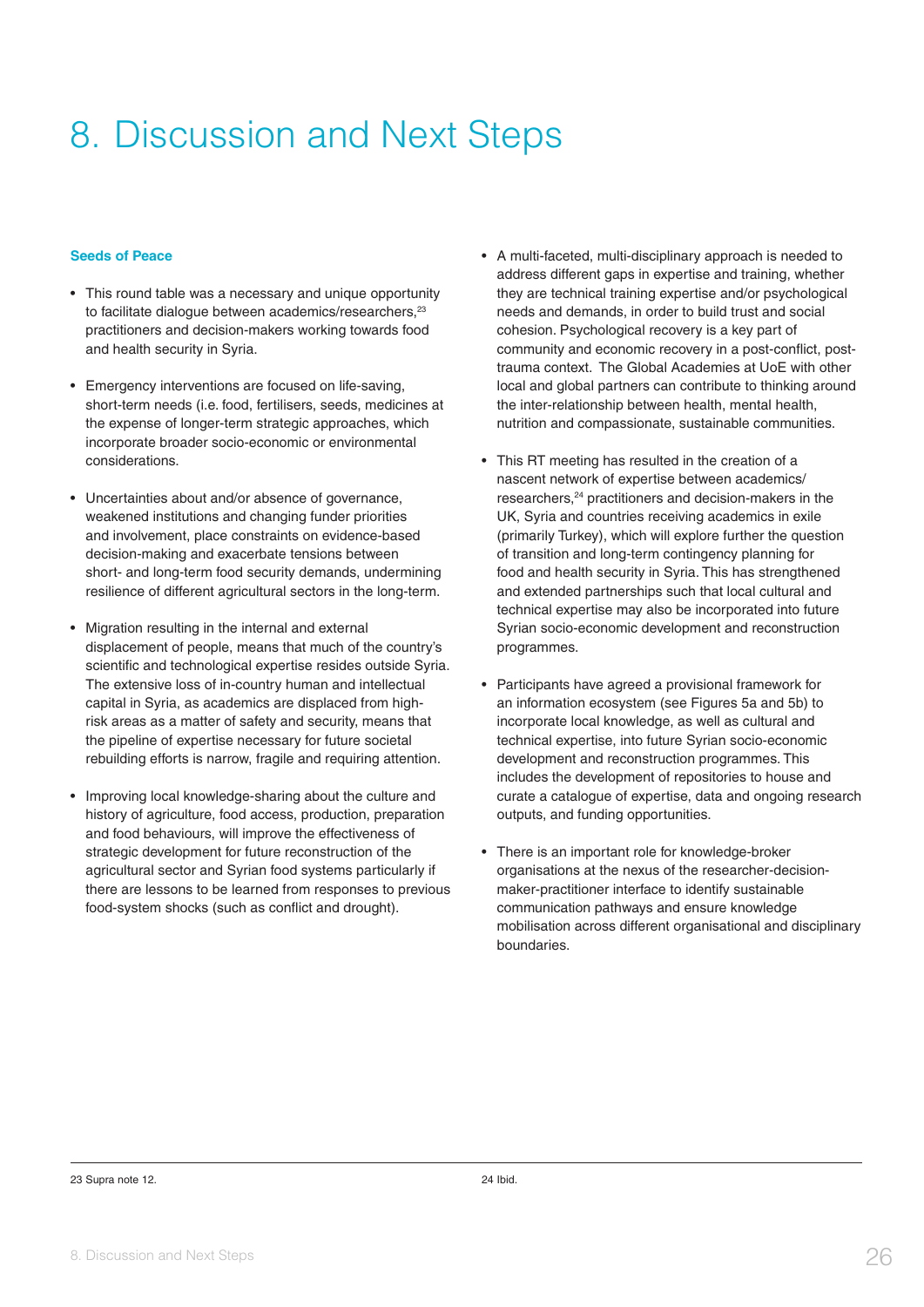- network were agreed but requires further refinement:
	- 1. Vision: A science diplomacy organisation that focuses on Syrian food and agriculture as an "engine for peace".
	- 2. Mission: To facilitate sustainable agriculture, food production and consumption for the long-term development and reconstruction of a future Syria.
	- 3. Strategic Objectives:
		- Identify future food security funding, research areas, education and training priorities for Syria and UK/ global partnerships.
		- Develop a local, culturally appropriate and scientifically robust evidence-base to underpin decisions about food security interventions and social development programmes.
		- Strengthen existing research expertise of displaced academics in Turkey so that they might independently co-develop inter- and transdisciplinary research approaches and strategies for successful agricultural redevelopment in the future, which are focused on natural resource management and protection of livestock, crop and other assets.
- There were some limitations to this RT, which demand attention in the future if this network is to be self-sustaining and effective in its efforts. These include limitations associated with participant diversity, time constraints and the particularity of contextualised data elicited from discursive approaches.<sup>25</sup>

#### **Conclusion**

A provision and the energy and test conservative vectors and the first determination and the energy operative vectors are the energy operative vectors and the energy operative vectors are the energy and the energy operati This RT meeting enabled a process of dialogue at the interface of science, society and policy (Appendix 2), which we will seek to sustain, as it should have a positive impact at policy level where academic/researcher<sup>26</sup> and practitioner buy-in and input are advantageous and at the local practitioner level where innovation and good practice will be encouraged. This reflexive approach is not just about improving anticipatory governance but also about emphasising the promotion of parallel partnerships between governance and society, in the face of uncertainty, to improve the future.<sup>27</sup>

<sup>25</sup> Wodak and Meyer (2009).

<sup>26</sup> Supra note 12.

<sup>27</sup> Lawrie 2011; Boden et al. 2015.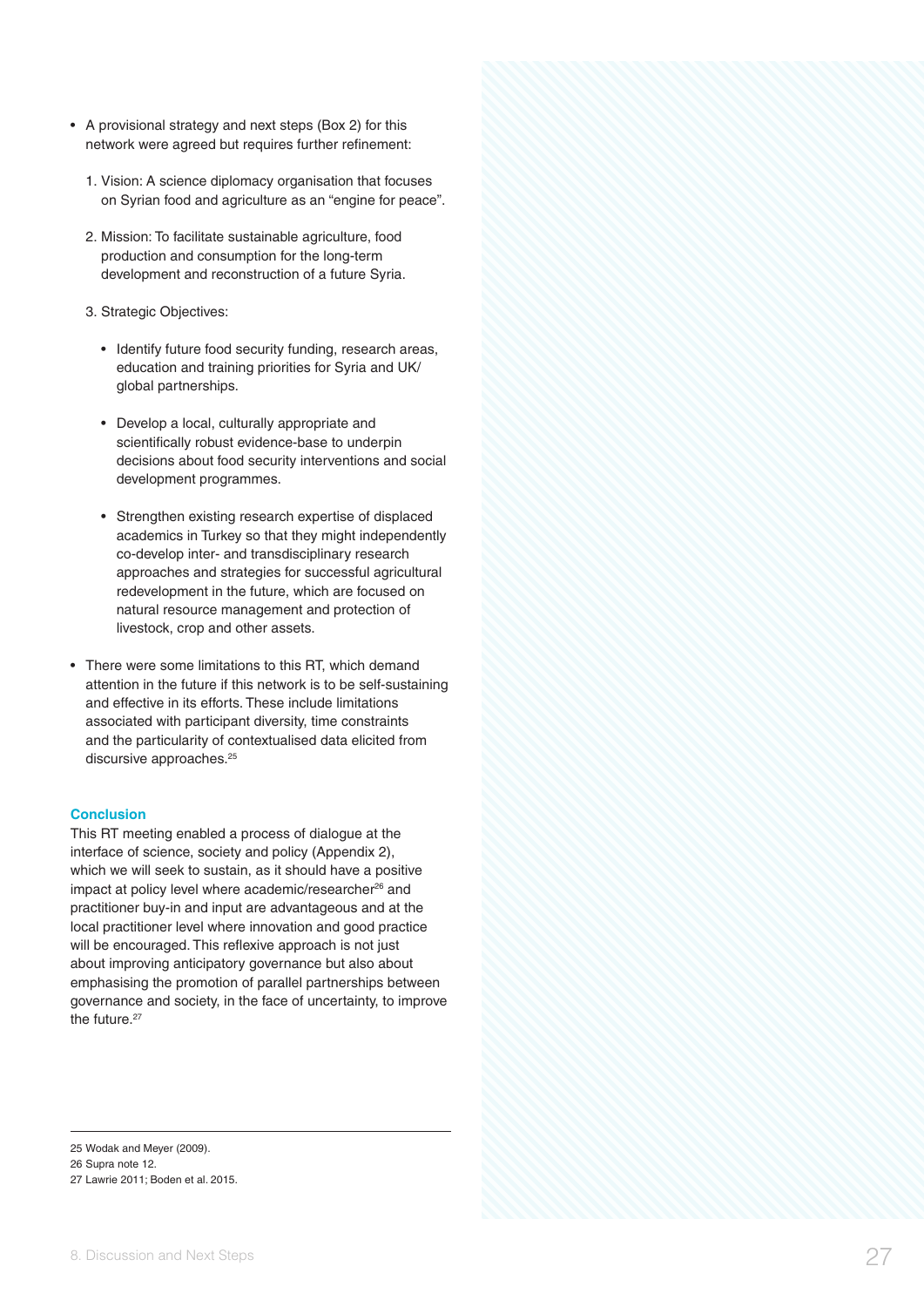## Next Steps

#### **1. Capitalise on existing research networks and resources:**

- a. Comprehensive review of existing evidence bases (FAO, WFP etc.) and add value through empirical data collection, elicitation of expert opinion, data analysis etc. where appropriate.
- b. Gap analysis to identify knowledge and expertise gaps for priority areas: livestock; crop production; and natural resource management.
- **2. Build capacity through the development of portable, online and student-training programmes and short courses (delivered as MOOCs, WhatsApp etc.) that address skills necessary to use new technologies and scientific methodologies, as well as agri-business and finance skills:**
	- a. Create a gateway hub to identify funding opportunities and partners to help access these opportunities successfully.
	- b. Develop an online repository of existing data resources, reports and open source literature to improve transparency (see for example, Zenodo: https://zenodo.org).
	- c. Develop e-learning opportunities scalable, practical ways of addressing skills shortages within and outside the country; MOOCs co-constructed and run by local communities.
	- d. Design and implement outreach programmes, drawing from other case studies (Malawi, and UoE) – schools as a community hub.
- **3. Develop a programme of research (based on syndemics framework) to enable flexible, agile and timely responses to policy-relevant questions. This will demand a multi-disciplinary team with the relevant capabilities to respond to emergency, applied research questions and long-term curiosity-driven hypotheses.**
	- a. Map ethics codes across different organisational interfaces and develop and agree on shared ethical guidance document.
	- b. Develop a communications plan for information ecosystem.
	- c. Agree shared values and ways of working (transparency, neutrality, independence, justice, respect, trust, impartiality etc.).
- **4. Identify and include interested funders and other members for future network meetings and activities (see Appendix 1 for proposed additional members). This includes strengthening partnerships with health practitioners to gather data and co-construct evidence-based interventions to promote beneficial health outcomes.**
- **5. Agree date and topics for next meeting: Seeds of Peace. This could be focused on a single issue or comprise multiple streams for discussion. Topics of importance identified included:**
	- a. Climate-smart and nutrition-sensitive agriculture.
	- b. Empowerment of women in agriculture (including microgardens, community outreach programmes).
	- c. "One Health" (e.g. leishmaniasis, livestock health and welfare).
	- d. Sustainable natural-resource management: water, energy, food and forests.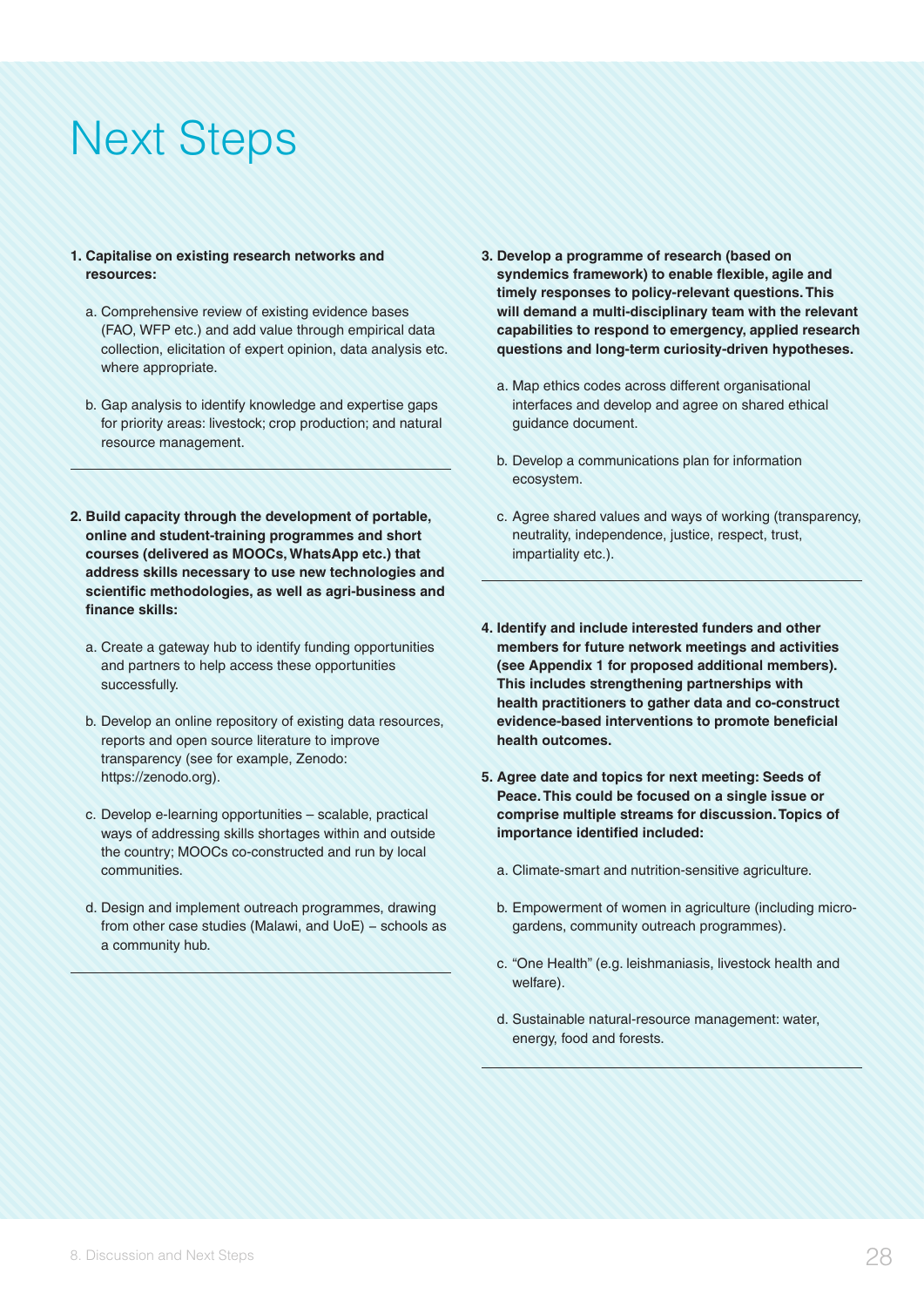### **Appendix 1. Proposed additional members to join existing network of expertise**

| <b>NAME</b>                                                                                                   | <b>TYPE OF BUSINESS</b>                              | <b>WEBSITE</b>                                                                                                                                                                                                                                                                                                                                                                                                                                                                                                                                                                                                                                                                                            |
|---------------------------------------------------------------------------------------------------------------|------------------------------------------------------|-----------------------------------------------------------------------------------------------------------------------------------------------------------------------------------------------------------------------------------------------------------------------------------------------------------------------------------------------------------------------------------------------------------------------------------------------------------------------------------------------------------------------------------------------------------------------------------------------------------------------------------------------------------------------------------------------------------|
| <b>Japanese International</b><br><b>Cooperation Agency</b>                                                    | Governmental agency                                  | https://www.jica.go.jp/english<br>The Japan International Cooperation Agency is a<br>governmental agency that coordinates official development<br>assistance for the government of Japan. Its purpose is to<br>assist economic and social growth in developing countries,<br>and the promotion of international cooperation.                                                                                                                                                                                                                                                                                                                                                                              |
| <b>The World Academy of</b><br><b>Sciences (TWAS)</b>                                                         | <b>International NGO</b>                             | https://twas.org<br>Advancement of science in developing countries.                                                                                                                                                                                                                                                                                                                                                                                                                                                                                                                                                                                                                                       |
| <b>Syrian Centre for Policy</b><br><b>Research</b>                                                            | Independent NGO non-<br>profit think tank            | https://www.scpr-syria.org<br>Undertakes public policy-oriented research to bridge the gap<br>between research and policy-making process.                                                                                                                                                                                                                                                                                                                                                                                                                                                                                                                                                                 |
| <b>SPARK</b>                                                                                                  | Non-profit international<br>development organisation | http://spark-syria.eu/home                                                                                                                                                                                                                                                                                                                                                                                                                                                                                                                                                                                                                                                                                |
| <b>The ASFARI Foundation</b>                                                                                  | British grant-making charity                         | https://www.asfarifoundation.org.uk<br>To ensure a good education for, and encourage<br>entrepreneurship among, young people from the Levant and<br>the UK, to support them to work together to create positive<br>change, and to strengthen civil society.                                                                                                                                                                                                                                                                                                                                                                                                                                               |
| <b>The Royal Society</b>                                                                                      | Scientific academy of UK<br>and commonwealth         | https://royalsociety.org<br>Dedicated to promoting excellence in science.                                                                                                                                                                                                                                                                                                                                                                                                                                                                                                                                                                                                                                 |
| <b>The SPHEIR Project</b><br>(Strategic Partnerships for<br><b>Higher Education Innovation</b><br>and Reform) | <b>Partnerhip Project</b>                            | https://www.jica.go.jp/english<br>Transforming higher education with innovative partnerships<br>SPHEIR (Strategic Partnerships for Higher Education<br>Innovation and Reform) aims to transform higher education<br>systems in focus countries in Sub-Saharan Africa, Asia and<br>the Middle East to better meet the needs of graduates and<br>employers. It supports diverse, large-scale partnerships<br>working across different sectors and countries to improve<br>the quality, relevance, accessibility and affordability of<br>higher education. It focuses on creating new and innovative<br>solutions to key higher education challenges to deliver<br>systemic and sustainable change at scale. |
| <b>SOAS</b>                                                                                                   | University of London                                 | https://www.soas.ac.uk                                                                                                                                                                                                                                                                                                                                                                                                                                                                                                                                                                                                                                                                                    |
| GIZ                                                                                                           |                                                      | https://www.giz.de/en/aboutgiz/profile.html<br>A service provider in the field of international cooperation for<br>sustainable development and international education work                                                                                                                                                                                                                                                                                                                                                                                                                                                                                                                               |
| <b>DFID</b>                                                                                                   | <b>UK Government</b>                                 | https://www.gov.uk/government/organisations/<br>department-for-international-development                                                                                                                                                                                                                                                                                                                                                                                                                                                                                                                                                                                                                  |